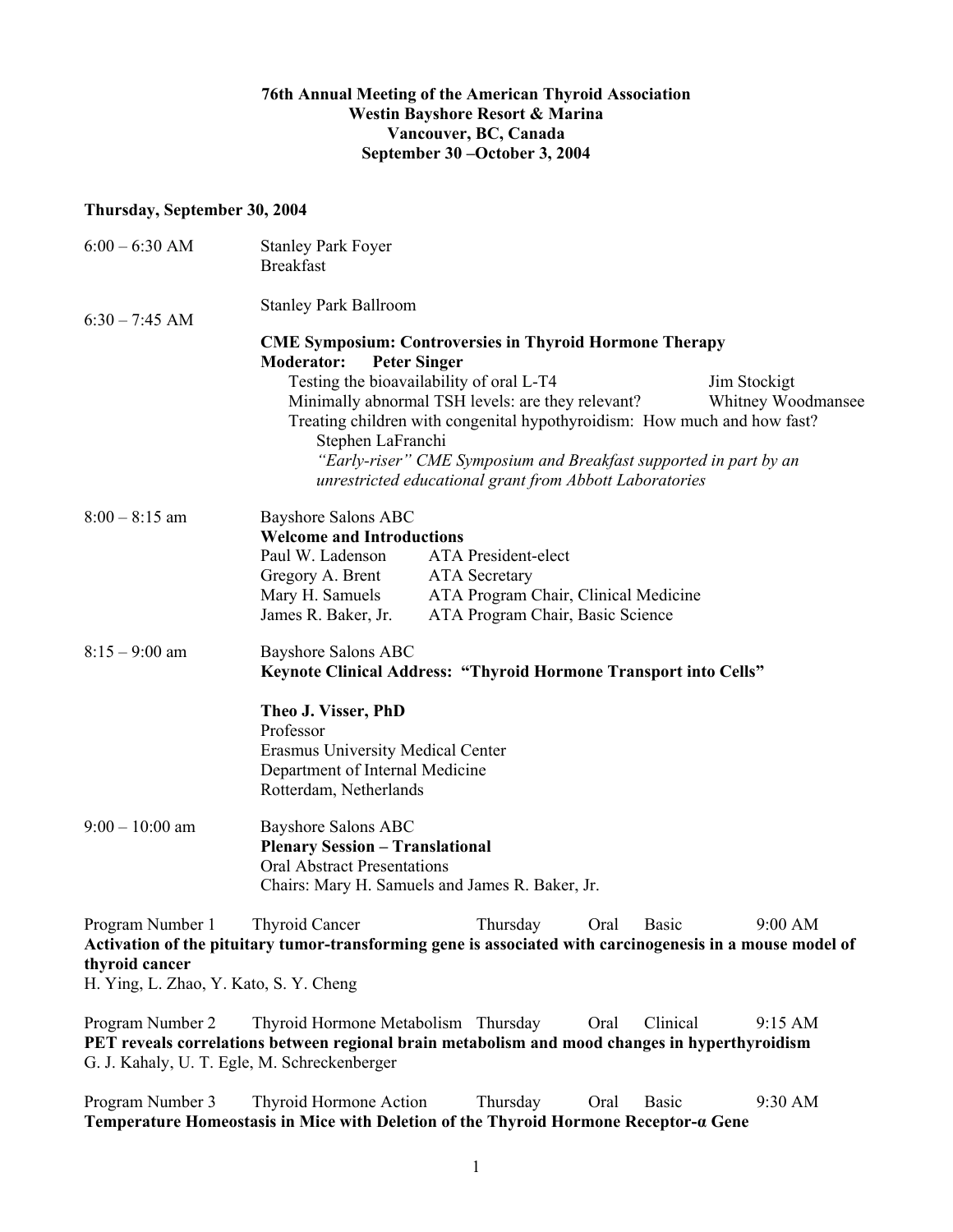H. Marrif, R. E. Weiss, J. E. Silva

Program Number 4 Thyroid Cancer Thursday Oral Clinical 9:45 AM **Management of low measurable thyroglobulin (Tg) levels in thyroid cancer survivors who have negative diagnostic whole body scans** 

L. Wang, R. J. Robbins, E. Feldman, R. Qualey, M. Fleischer, R. M. Tuttle

- 9:30 am 5:00 pm Bayshore Salons DE **Exhibit Hall open**  10:00 – 10:30 am Bayshore Salons DEF Poster Review, View Exhibits and Refreshment Break
- 10:30 am 12:00 noon Bayshore Salons ABC Simultaneous Symposia

#### **The Arthur Bauman Clinical Symposium**

*Supported by the Arthur Bauman Endowment Fund, this symposium honors the memory of Dr. Arthur Bauman, a master clinician and clinical investigator. The Symposium presents advances in clinical investigation in thyroidology, and promotes participation by younger members of the Association.* 

#### **Update on Hashimoto's Thyroiditis**

#### **Moderator: Rebecca Bahn**

The Hurthle Cell and Its Role in Autoimmune Thyroid Disease Patrizio Caturegli Searching for Autoimmune Thyroid Disease Susceptibility Genes Yaron Tomer Hashimoto's Disease and the Brain: Does Hashimoto's Encephalopathy Exist? Robert Utiger

*Supported in part by an unrestricted educational grant from King Pharmaceuticals, Inc.* 

10:30 – 12:00 noon Stanley Park Ballroom Simultaneous Symposia

### **Thyroid Hormone Effects on the Brain**

#### **Moderator: J. Enrique Silva**

Central Mechanisms for the Regulation of the Hypothalamic Pituitary Thyroid Axis: Implications for the Nonthyroidal Illness Syndrome Ronald Lechan Developmental Effects of Thyroid Hormone on the Brain Valerie Anne Galton Roles of the Thyroid Hormone-regulated Corepressor Hairless in Brain and Skin Catherine Thompson

12:00 noon – 1:30 pm **Meet the Professor Luncheon Workshops**  *Advance purchase required; admission by ticket only*

President Room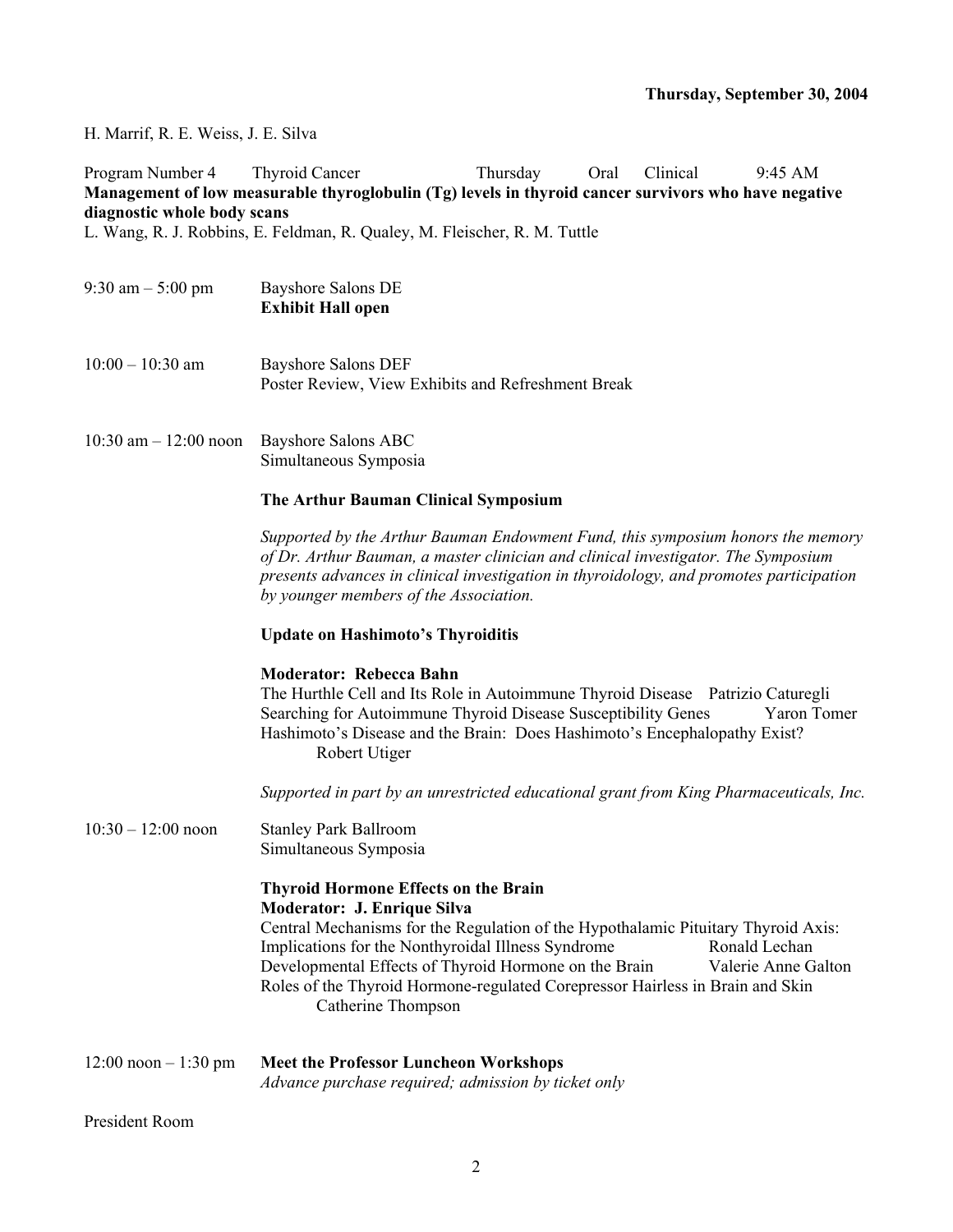## **Thursday, September 30, 2004**

| MTP Basic: How to Prepare an NIH Grant                                                                     |                                                                                                                                                                                                                                                                                   |          | Syed Amir and Ronald Koenig |                  |           |
|------------------------------------------------------------------------------------------------------------|-----------------------------------------------------------------------------------------------------------------------------------------------------------------------------------------------------------------------------------------------------------------------------------|----------|-----------------------------|------------------|-----------|
| Seymour Room<br>MTP Basic: Novel Thyroid Hormone Based Therapies                                           |                                                                                                                                                                                                                                                                                   |          | Irwin Klein                 |                  |           |
|                                                                                                            | Supported in part by an unrestricted educational grant from King Pharmaceuticals, Inc.                                                                                                                                                                                            |          |                             |                  |           |
| MacKenzie Room                                                                                             | MTP Basic: Autoimmunity: Animal Models of Graves' Disease                                                                                                                                                                                                                         |          | <b>Terry Davies</b>         |                  |           |
| Oak Rooms 1 & 2<br>MTP Clinical: Drug-Induced Thyroid Disease                                              |                                                                                                                                                                                                                                                                                   |          |                             | Elizabeth Pearce |           |
| Cypress Rooms 1 & 2<br>MTP Clinical: Difficult Thyroid Cancer Cases                                        | Supported in part by an unrestricted educational grant from Genzyme Corporation                                                                                                                                                                                                   |          |                             | Matthew Ringel   |           |
| Chairman Room                                                                                              | MTP Clinical: FNA of the Thyroid: the Pathologist's Perspective                                                                                                                                                                                                                   |          |                             | Yolanda Oertel   |           |
| $1:30 - 3:00$ pm                                                                                           | <b>Simultaneous Sessions</b>                                                                                                                                                                                                                                                      |          |                             |                  |           |
|                                                                                                            | <b>Bayshore Salons ABC</b><br><b>Clinical Oral Abstracts</b><br><b>Thyroid Cancer</b><br>Chairs: Ian Hay and Matthew Ringel                                                                                                                                                       |          |                             |                  |           |
| Program Number 5<br>E. Kebebew, Q. Y. Duh, O. H. Clark                                                     | Thyroid Cancer<br><b>Anaplastic Thyroid Cancer: Treatment Outcome and Prognostic Factors</b>                                                                                                                                                                                      | Thursday | Oral                        | Clinical         | 1:30 PM   |
| Program Number 6<br><b>Progression in Advanced Thyroid Cancer</b><br>R. M. Tuttle, W. K. Kelly, R. Robbins | <b>Thyroid Cancer</b><br>Suberoylanilide Hydroxamic Acid (SAHA), an Oral Histone Deactylase Inhibitor, Slows Clinical Disease                                                                                                                                                     | Thursday | Oral                        | Clinical         | 1:45 PM   |
| Program Number 7                                                                                           | <b>Thyroid Cancer</b><br>Impact of initial therapy on long-term outcome in papillary thyroid carcinoma (PTC) managed during<br>childhood and adolescence: a battle won or a war lost?<br>I. Hay, G. Thompson, M. Reinalda, C. Grant, A. Lteif, B. McIver, W. Schwenk, J. Goellner | Thursday | Oral                        | Clinical         | 2:00 PM   |
| Program Number 8<br>Shaha, J. Shah, L. Chong                                                               | <b>Thyroid Cancer</b><br>Intensity-Modulated Radiation Therapy (IMRT) for Thyroid Cancer (TC)<br>B. D. Rosenbluth, N. Y. Lee, R. M. Tuttle, M. Hunt, V. Serrano, A. Narayana, K. Rosenzweig, S. Wolden, A.                                                                        | Thursday | Oral                        | Clinical         | $2:15$ PM |
| Program Number 9                                                                                           | <b>Thyroid Cancer</b><br>A Phase II Study of Celecoxib in Metastatic Differentiated Thyroid Carcinoma<br>E. Mrozek, D. Arbogast, P. Snider, M. Ringel, R. Kloos, M. Shah                                                                                                          | Thursday | Oral                        | Clinical         | 2:30 PM   |
| Program Number 10                                                                                          | <b>Thyroid Cancer</b>                                                                                                                                                                                                                                                             | Thursday | Oral                        | Clinical         | 2:45 PM   |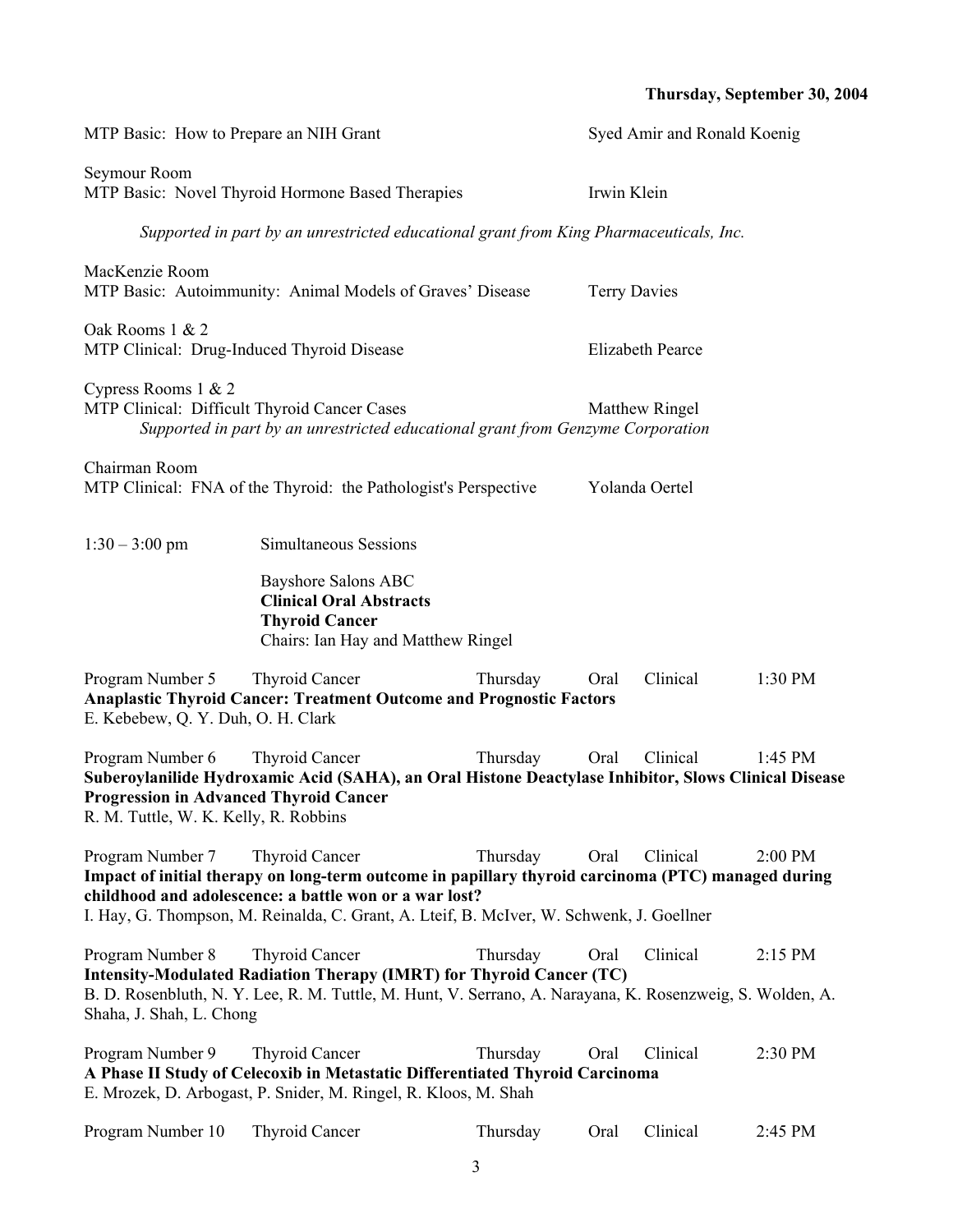#### **Thursday, September 30, 2004**

## **Extent of Disease at Presentation and Practice Patterns for Medullary Thyroid Cancer: Have We Made Progress?**

E. Kebebew, J. Grunwell, N. Caron

1:30 – 3:00 pm Simultaneous Sessions

Stanley Park Ballroom **Basic Oral Abstracts Autoimmunity and Cell Biology**  Chairs: Terry Davies and Christine Spitzweg

Program Number 11 Autoimmunity Thursday Oral Basic 1:30 PM **A single nucleotide polymorphism in the 5'UTR of CD40 which is associated with Graves' Disease influences CD40 translation: A case for Translational Pathophysiology**  E. Jacobson, E. Concepcion, Y. Tomer

Program Number 12 Autoimmunity Thursday Oral Basic 1:45 PM **A Role for the Mannose Receptor in Thyroid Autoimmunity?**  G. D. Chazenbalk, P. N. Pichurin, B. Rapoport, S. M. McLachlan

Program Number 13 Autoimmunity Thursday Oral Basic 2:00 PM **Stimulation of Adipogenesis by Soluble Frizzled Related Protein-1 in Cultured Orbital Preadipocytes from Patients with Graves' Ophthalmopathy**  S. Kumar, M. J. Coenen, R. S. Bahn

Program Number 14 Cell Biology Thursday Oral Basic 2:15 PM **Evidence for an association between TSH and IGF-1 receptors in human thyrocytes**  A. G. Gianoukakis, S. Tsui, N. Hoa, A. S. Hikim, T. J. Smith

Program Number 15 Cell Biology Thursday Oral Basic 2:30 PM **Thyrotropin Releasing Hormone (TRH) Signals Through the PLC-IP3-PKC Pathway in Hamster Pancreatic β-Cells (HIT): A Possible Autocrine Potentiation of Glucose Stimulated Insulin Secretion (GSIS)** 

J. N. Flanagan, G. C. Yaney, S. L. Lee, B. E. Corkey, J. T. Deeney

Program Number 16 Cell Biology Thursday Oral Basic 2:45 PM **Monomerization May Be a Prerequisite for Cleavage and Shedding of the Thyrotropin Receptor**  R. Latif, T. Ando, T. Davies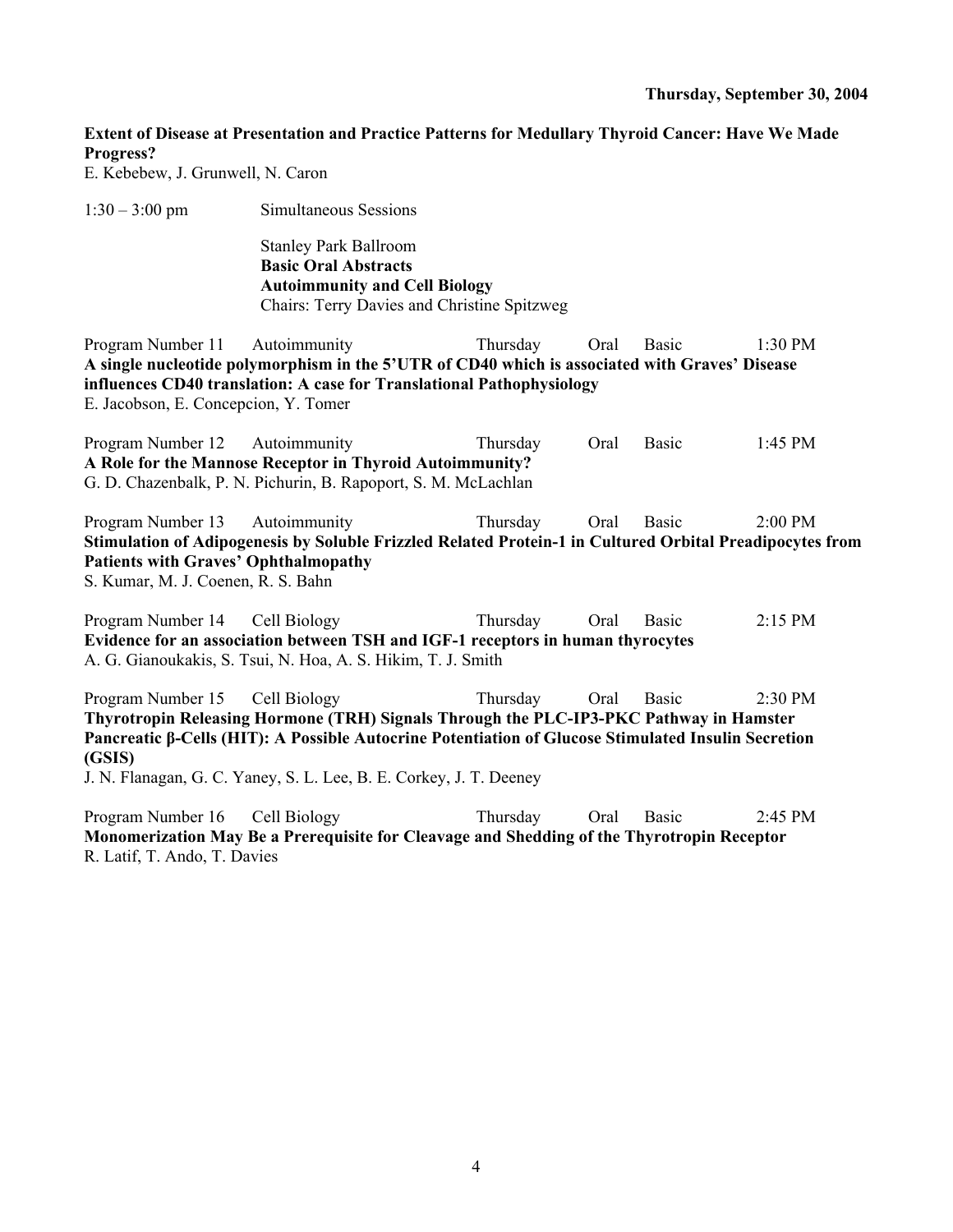**3:00 – 3:45 pm** Bayshore Salons ABC

### **Sidney H. Ingbar Distinguished Lectureship**

*This award recognizes outstanding academic achievements in thyroidology, in keeping with the innovation and vision that epitomized Dr. Ingbar's brilliant investigative career. The award is conferred upon an established investigator who has made major contributions to thyroid-related research over many years. The award is supported in part by an unrestricted educational grant from Abbott Laboratories.* 

#### **"An Odyssey in Thyroid Autoimmunity"**

#### **Sandra McLachlan, PhD**

Professor of Medicine Cedars-Sinai Research Institute and Department of Medicine, University of California Los Angeles Los Angeles, California

| <b>Thursday</b>       | Bayshore Salons EF                                 |
|-----------------------|----------------------------------------------------|
| <b>Poster Session</b> | Poster Review, View Exhibits and Refreshment Break |
| $3:45 - 5:00$ pm      | Posters $17-83$                                    |

Program Number 17 Autoimmunity Thursday Poster Clinical **Outcome of Patients with Clinical Presentation of Postpartum Hypothyroidism**  F. Azizi

Program Number 18 Autoimmunity Thursday Poster Clinical **High antithyroglobulin antibodies in neonates are associated with the occurrence of transient congenital hypothyroidism: a new pathogenetic role or just a coincidence?**  A. Ordookhani, P. Mirmiran, M. Hedayati, F. Azizi

Program Number 19 Autoimmunity Thursday Poster Clinical **Continued suppression of serum TSH levels may be attributed to the TSH receptor antibodies during antithyroid drug therapy in patients with Graves' disease**  Y. J. Chung, B. W. Lee, J. Y. Kim, K. W. Kim, J. H. Chung

Program Number 20 Autoimmunity Thursday Poster Clinical **Graves' Alternans, Hashitoxicosis or the "Thyroid Yo-Yo Syndrome"? Fluctuating Hyper- and Hypothyroidism**  S. D. Licht, L. Wartofsky

Program Number 21 Autoimmunity Thursday Poster Basic **Monoclonal antibodies which are powerful thyroid stimulating autoantibody antagonists – potential application in the treatment of Graves' eye disease**  J. Sanders, J. Jeffreys, H. Depraetere, M. Evans, T. Richards, A. Kiddie, J. Furmaniak, B. Rees Smith

Program Number 22 Autoimmunity Thursday Poster Basic **Structural analysis of the human thyroid stimulating monoclonal autoantibody M22**  J. Sanders, J. Jeffreys, D. Chirgadze, R. Núñez Miguel, L. Premawardhana, H. Depraetere, M. Evans, T. Richards, A. Kiddie, K. Brereton, T. Blundell, J. Furmaniak, B. Rees Smith

| Program Number 23 | Autoimmunity | Thursday | Poster Basic |  |
|-------------------|--------------|----------|--------------|--|
|-------------------|--------------|----------|--------------|--|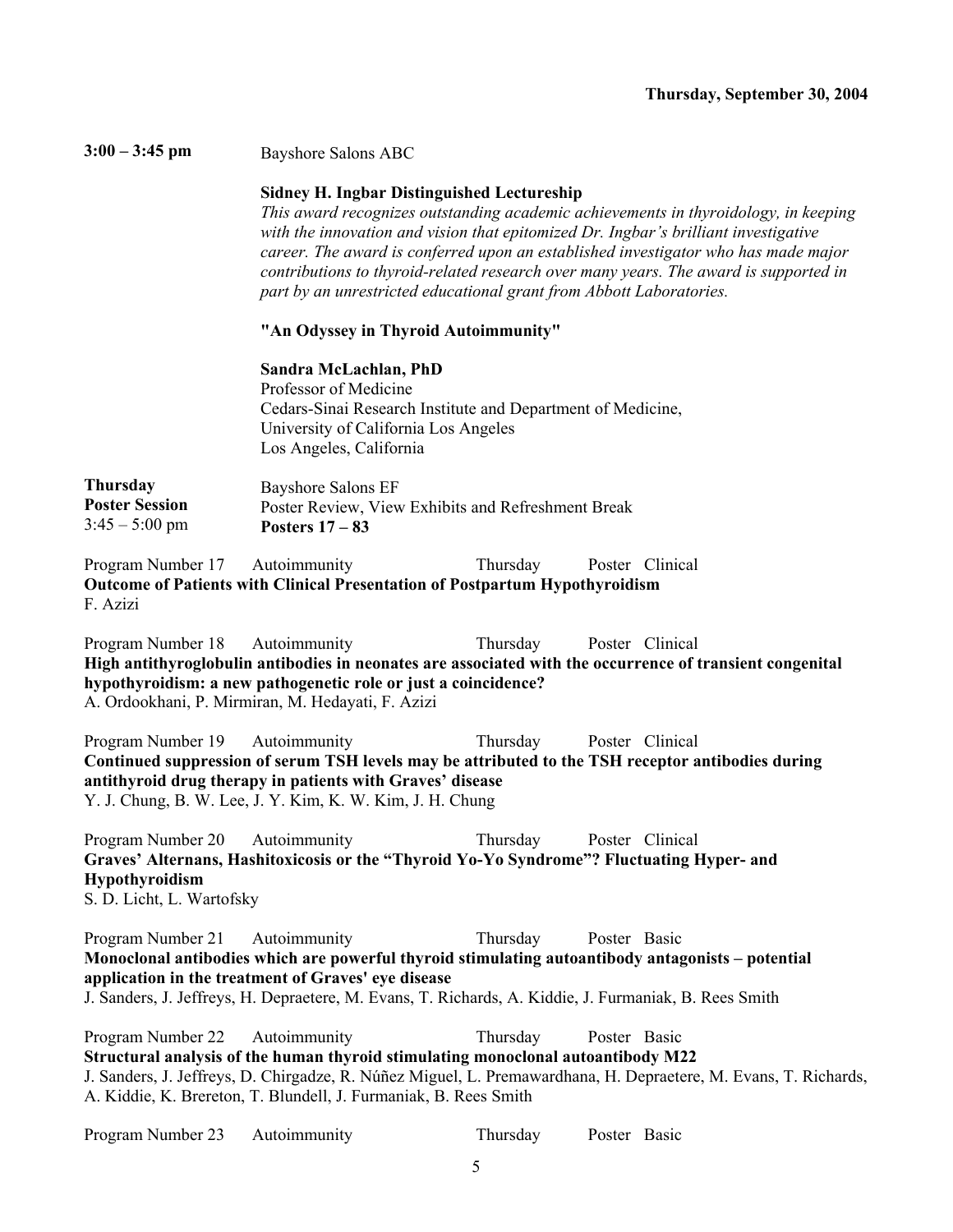**Thursday, September 30, 2004** 

**TSHR-adenovirus-induced Graves' disease is attenuated in both interferon-γ and interleukin-4 knockout mice; Implications for the Th1/Th2 paradigm**  Y. Nagayama, S. McLachlan, B. Rapoport, H. Kano, Y. Kumazawa Program Number 24 Autoimmunity Thursday Poster Basic **"Hijacking" the Thyrotropin Receptor: A Chimeric Receptor-Lysosome Associated Membrane Protein Enhances DNA Vaccination and Induces Graves' Hyperthyroidism in Mice**  P. N. Pichurin, G. D. Chazenbalk, H. Aliesky, O. Pichurina, B. Rapoport, S. M. McLachlan Program Number 25 Cell Biology Thursday Poster Basic **ERp72 is a reductase in the unfolding of mutant thyroglobulin**  S. Menon, A. William, L. Bailing, P. S. Kim Program Number 26 Cell Biology Thursday Poster Basic **L-Thyroxine Induces Mitogen-Activated Protein Kinase Activation via Binding to Integrin αVβ3**  J. J. Bergh, H. Y. Lin, S. N. Mohamed, S. A. Mousa, F. B. Davis, P. J. Davis Program Number 27 Cell Biology Thursday Poster Basic **Ghrelin potentiates the proliferation of thyroid cells**  Y. J. Park, M. Shong, D. J. Park, B. Y. Cho Program Number 28 Iodine Uptake and Metabolism Thursday Poster Clinical **The effects of vitamin A deficiency and vitamin A supplementation on thyroid function in iodine-deficient, goitrous children**  M. B. Zimmermann, R. Wegmueller, C. Zeder, N. Chaouki, T. Torresani Program Number 30 Iodine Uptake and Metabolism Thursday Poster Clinical **Assessment of Urinary and Breast Milk Iodine Concentrations in Lactating Mothers from Gorgan, Iran**  H. R. Bazrafshan, S. Mohammadian, A. Ordookhani, A. Abedini, R. Davoudy, E. N. Pearce, M. Hedayati, F. Azizi, L. E. Braverman Program Number 31 Iodine Uptake and Metabolism Thursday Poster Clinical **The Effect of Low Dose Perchlorate for Six Months on Thyroid Function in Normal Volunteers**  L. E. Braverman, X. He, S. Pino, B. Magnani, A. Firek Program Number 32 Iodine Uptake and Metabolism Thursday Poster Basic **Identification of Regions Responsible for Difference in Cell Surface Trafficking and Iodide Uptake Activity between Human NIS and Rat NIS**  Z. Zhang, W. Zhang, S. M. Jhiang Program Number 33 Iodine Uptake and Metabolism Thursday Poster Basic **Relative Potencies and Additivity of Perchlorate, Thiocyanate, Nitrate and Iodide on the Inhibition of Radioactive Iodide Uptake by the Human Sodium Iodide Symporter**  M. Tonacchera, A. Pinchera, D. Antonio, F. Eleonora, A. Patrizia, V. Paolo, K. S. Crump, J. P. Gibbs Program Number 34 Iodine Uptake and Metabolism Thursday Poster Basic **Comparative Characterization of Rat Thyroid Iodotyrosine Dehalogenase and Iodothyronine Deiodinase Type 1**  J. Solis-S, P. Villalobos, A. Orozco, C. Valverde-R Program Number 35 Thyroid and Development Thursday Poster Clinical **Maternal Thyroid Disease and Infant Visual Processing**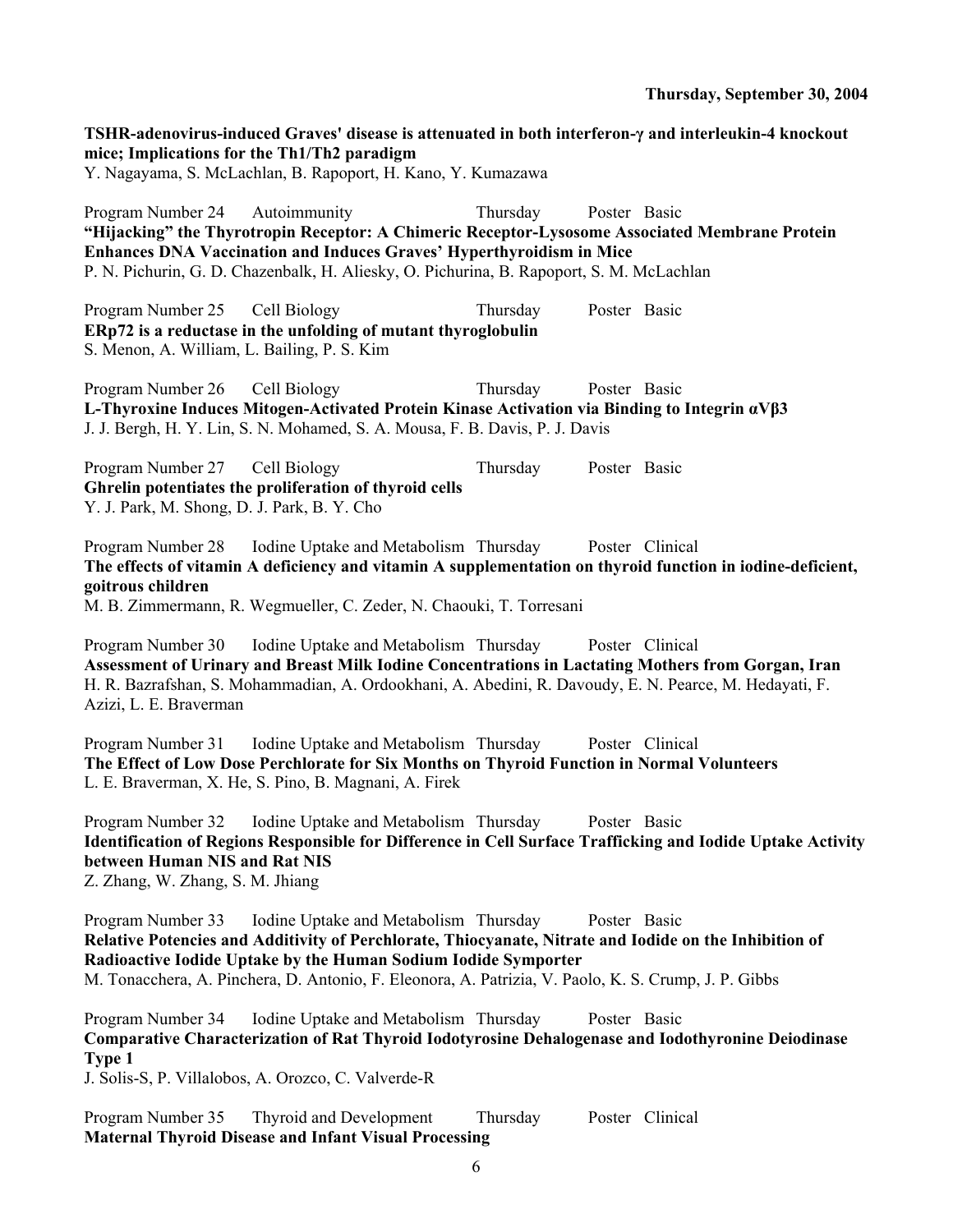L. Rosenberg, C. Westall, L. Kenton, J. Rovet

Program Number 36 Thyroid and Development Thursday Poster Clinical **Effect of Iodine Supplementation before and during Pregnancy on Intelligent Quotients of Children**  P. Mirmiran, N. Salarkia, F. Azizi

Program Number 37 Thyroid and Development Thursday Poster Clinical **Thyroxine, Thyroid Stimulating Hormone and Urinary Iodine Adjustments in Pregnant and Non-Pregnant Women of Childbearing Age in the US**  O. P. Soldin, R. E. Tractenberg

Program Number 38 Thyroid Cancer Thursday Poster Clinical **Potential Efficacy of Capecitabine (Xeloda) in Medullary and Follicular Thyroid Carcinoma: A Case Series**  L. K. Gilliam, A. D. Kohn, R. B. Livingston, T. Lalani, P. E. Swanson, D. A. Mankoff, P. Capell, C. A. Pickett

Program Number 39 Thyroid Cancer Thursday Poster Clinical **rhTSH in children and adolescents with differentiated thyroid carcinoma (DTC): similar serum TSH levels with standard or half dosing** 

V. C. Herzovich, S. Iorcansky, L. Miravalle, L. Gruñeiro, R. M. Tuttle

Program Number 41 Thyroid Cancer Thursday Poster Clinical **Nat2 Gene New Polymorphisms in a Brazilian Population with Thyroid Cancer**  L. S. Ward, P. L. Santarosa, J. Morari

Program Number 42 Thyroid Cancer Thursday Poster Clinical **The association between NIS gene expression and aging in thyroid papillary carcinoma**  Y. Nakata, T. Takano, A. Miyauchi, H. Yoshida, N. Amino

Program Number 43 Thyroid Cancer Thursday Poster Clinical **Role of neck ultrasonography, of thyroglobulin after rhTSH, and of FDG-PET in post-surgical follow-up of differentiated thyroid carcinoma (DTC)** 

L. Pagano, M. Klain, M. Pulcrano, F. Fasano, G. Storto, E. Nicolai, L. Pace, M. Salvatore, G. Lombardi, B. Biondi

Program Number 44 Thyroid Cancer Thursday Poster Clinical **RET proto-oncogene mutations were restricted to codon 634 & 618 in Korean families with MEN 2A**  Y. J. Chung, J. Y. Kim, H. J. Kim, K. W. Kim, J. H. Chung

Program Number 45 Thyroid Cancer Thursday Poster Clinical **Different physiological estrogenic concentrations do not affect outcomes in individuals treated for welldifferentiated thyroid cancer**  J. C. Furlan, Y. C. Bedard, I. B. Rosen

Program Number 46 Thyroid Cancer Thursday Poster Clinical **Gsto Polymorphism Analysis in Thyroid Nodules**  L. S. Ward, F. Granja, E. C. Morari, J. Morari, L. V. M. Assumpção

Program Number 47 Thyroid Cancer Thursday Poster Clinical **Prognosis of Patients with Huerthle Cell Papillary Thyroid Carcinoma**  N. Besic, M. Bracko, J. Zgajnar, M. Hocevar, R. Petric, G. Pilko

Program Number 48 Thyroid Cancer Thursday Poster Clinical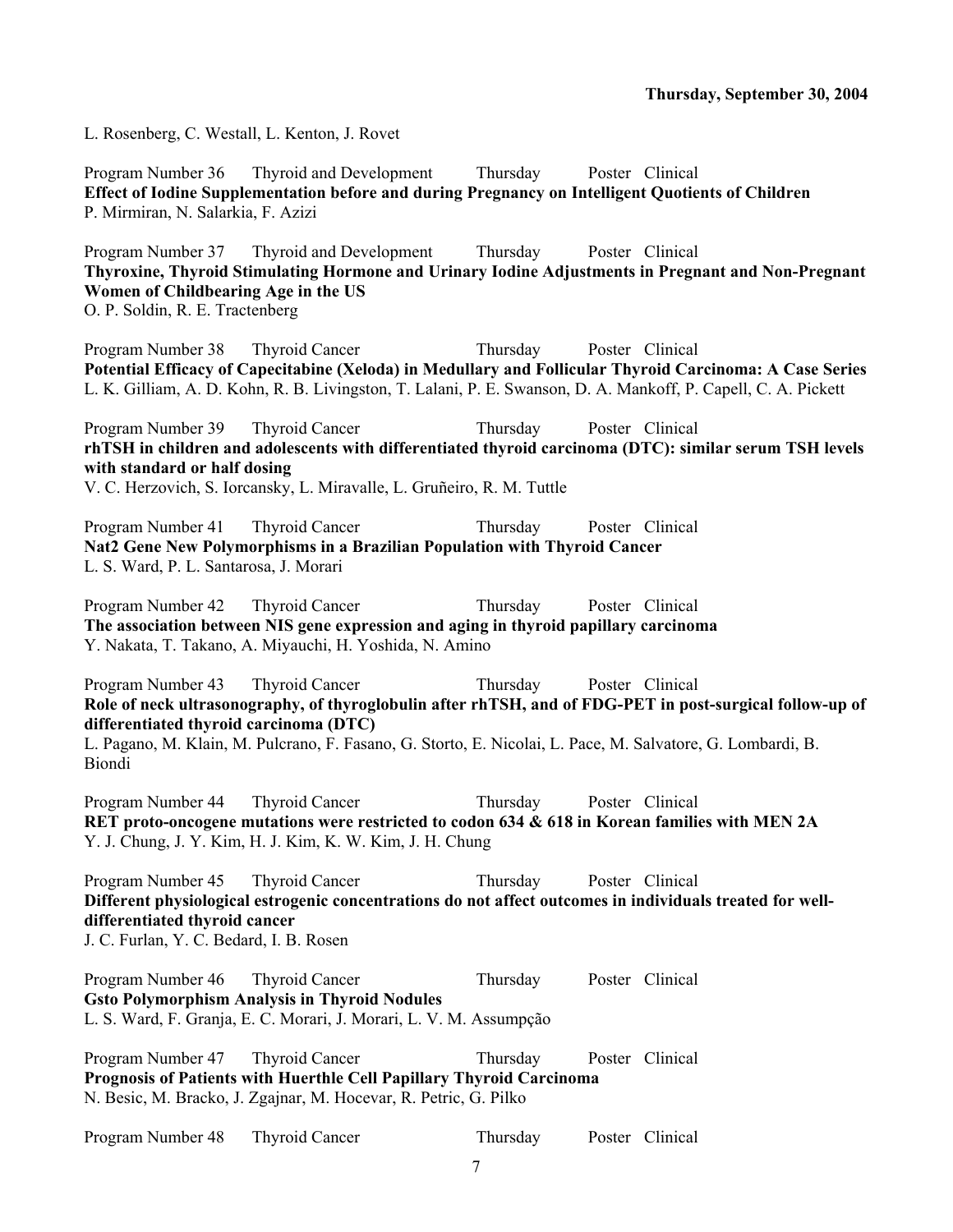# **Controversial Ectopic Thyroid: A Case Report of Thyroid Tissue in the Axilla and Benign Total Thyroidectomy**

H. A. Kuffner, J. L. Hunt

Program Number 49 Thyroid Cancer Thursday Poster Clinical **Patient Demographics And Surgeon Volume As Factors Determining Extent Of Thyroidectomy In Differentiated Thyroid Cancer** 

P. I. Haigh, L. Paszat, T. To, L. Rotstein

Program Number 50 Thyroid Cancer Thursday Poster Basic **Major histocompatibility complex class I-related chain A/B (MICA/B) expression and regulation in thyroid neoplasms: A potential role in modulating the cytotoxicity of natural killer cells**  X. Xu, G. Rao, H. Ding, G. Maki, H. G. Klingemann, P. Gattuso, J. Plate, R. A. Prinz

Program Number 51 Thyroid Cancer Thursday Poster Basic **Growth Inhibition of an Anaplastic Thyroid Carcinoma Cell Line by a Rexinoid and Thiazolidinedione may Occur Through Leukemia Inhibitory Factor Signaling**  J. P. Klopper, W. R. Hays, V. Sharma, K. Weber, R. P. Bissonnette, B. R. Haugen

Program Number 52 Thyroid Cancer Thursday Poster Basic **Gene Regulation by the C-Terminal PXXP Motif of Pituitary Tumor Transforming Gene (PTTG)**  C. Gokce, L. A. Tannahill, A. L. Stratford, F. L. Khanim, H. N. Pemberton, D. S. Kim, N. J. Gittoes, K. Boelaert, C. J. McCabe, J. A. Franklyn

Program Number 53 Thyroid Cancer Thursday Poster Basic **Expression of sodium iodide symporter in the lacrimal drainage system: implication for the mechanism underlying nasolacrimal duct obstruction in I-131 treated patients**  D. D. Vadysirisack, K. E. Morgenstern, Z. Zhang, S. M. Jhiang, R. T. Kloos

Program Number 54 Thyroid Cancer Thursday Poster Basic **Vimentin is Expressed by Papillary Thyroid Cancer Cells (NPA) In Vitro Where the Intracellular Localization is Regulated by Insulin and Akt Activation**  V. Vasko, M. H. Adly, M. Ringel, M. Saji, A. Patel, K. Burman, X. D. Ji, G. Jiang, R. Datta, C. Jozwik, D. M. Jacobowitz, R. Moores, G. L. Francis

Program Number 55 Thyroid Diseases Thursday Poster Clinical **Treatment of both Overt and Subclinical Hyperthyroidism in Women Results in Increased Skeletal Muscle, Fat, and Bone Mass** 

L. J. S. Greenlund, K. S. Nair, M. Brennan

Program Number 56 Thyroid Diseases Thursday Poster Clinical **Effect of Long-Term Continuous Methimazole Treatment of Thyrotoxicosis: Comparison with Radioiodine**  F. Azizi, L. Ataee, M. Hedayati, Y. Mehrabi, F. Sheikholeslami

Program Number 57 Thyroid Diseases Thursday Poster Clinical **The Cost Effectiveness of Treatment Modalities for Thyrotoxicosis - A 2-Year Follow-Up Study**  N. N. Patel, J. J. Baker, P. Abraham, M. P. Vanderpump

Program Number 58 Thyroid Diseases Thursday Poster Clinical **Detection and characterization of thyroid diseases in subjects with pulmonary arterial hypertension**  J. W. Chu, R. M. Haas, R. L. Doyle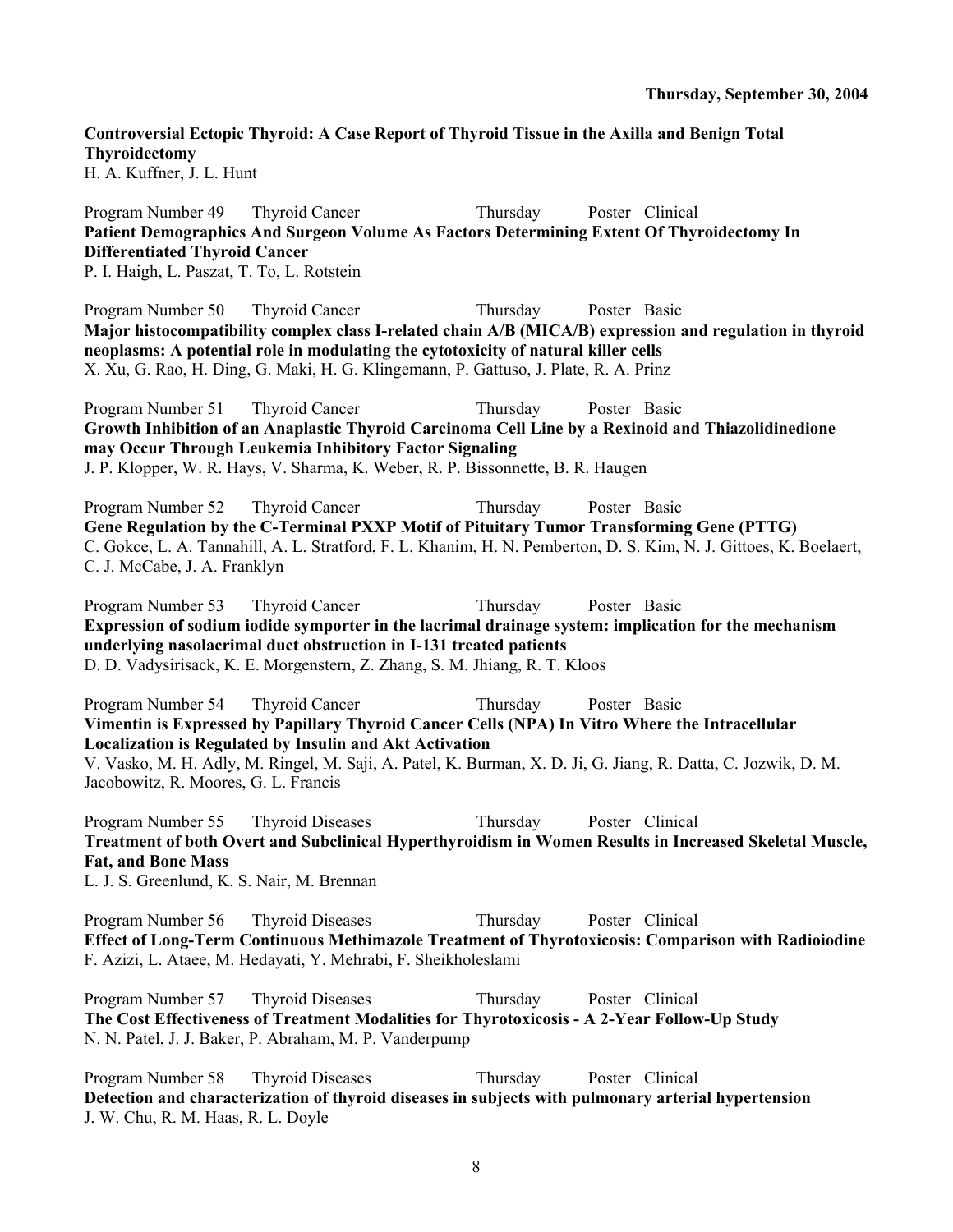Program Number 59 Thyroid Diseases Thursday Poster Clinical **Clinical Characteristics and Outcome of 102 Patients with Painful Hashimoto's Thyroiditis**  H. Ohye, S. Fukata, S. Kubota, I. Sasaki, N. Amino, K. Kuma, A. Miyauchi

Program Number 60 Thyroid Diseases Thursday Poster Clinical **Thyroidectomy for Graves' disease: A 14-year experience in a single surgical practice**  K. Spanknebel, R. McConnell, J. Chabot, M. DiGiorgi, W. B. Inabnet, P. LoGerfo

Program Number 61 Thyroid Diseases Thursday Poster Clinical **Bone Mineral Density in Women with Disturbances of Thyroid Function**  O. A. Schegoleva, L. V. Menjshikova

Program Number 62 Thyroid Diseases Thursday Poster Clinical **Primary Pulmonary Hypertension associated to autoimmune hyperthyroidism**  S. D. Licht, C. Orquera, M. Gomez, H. Massieri, O. Genovese, L. Parise, A. R. Ayala

Program Number 63 Thyroid Diseases Thursday Poster Basic **Lymphoid tyrosine phosphatase–a novel susceptibility locus for Graves' disease**  J. E. Collins, J. M. Heward, J. A. Franklyn, S. C. L. Gough

Program Number 64 Thyroid Diseases Thursday Poster Basic **Tie2 and its activated form are present in thyroid follicular cells in vivo**  M. A. Buchanan, J. D. Ramsden, V. Mautner, J. C. Watkinson, M. C. Eggo

Program Number 65 Thyroid Hormone Action Thursday Poster Clinical **Propylthiouracil induced chemical hypothyroidism correlates with survival in recurrent high grade glioma**  A. Hercbergs, S. Lee, S. Reddy, M. Gupta, G. Barnett

Program Number 66 Thyroid Hormone Action Thursday Poster Clinical **Complete Suppression of TSH by Morphine in a Severely Stressed Patient**  C. Ogrin, G. C. Schussler

Program Number 67 Thyroid Hormone Action Thursday Poster Basic **Beta myosin heavy chain gene transcription in the heart: analysis by chromatin immunoprecipitation**  S. E. Danzi, I. Klein

Program Number 68 Thyroid Hormone Action Thursday Poster Basic **Topical Iopanoic Acid Inhibits Epidermal Proliferation in Mice**  J. D. Safer, T. M. Crawford, M. F. Holick

Program Number 69 Thyroid Hormone Action Thursday Poster Basic **Role of Thyroid Hormone Receptor α in Fatty Acid Oxidation**  Y. Y. Liu, G. A. Brent

Program Number 70 Thyroid Hormone Action Thursday Poster Basic **Reversal of Alterations in Body Composition and Energy Expenditure Associated with Severe Hypothyroidism in Mice** 

W. W. Woodmansee, J. R. Mitchell, D. R. Jensen, D. J. Haakinson, R. H. Eckel, E. C. Ridgway

Program Number 71 Thyroid Hormone Metabolism Thursday Poster Clinical **A Strategy for Lipid-Lowering Without Cardiovascular Effects**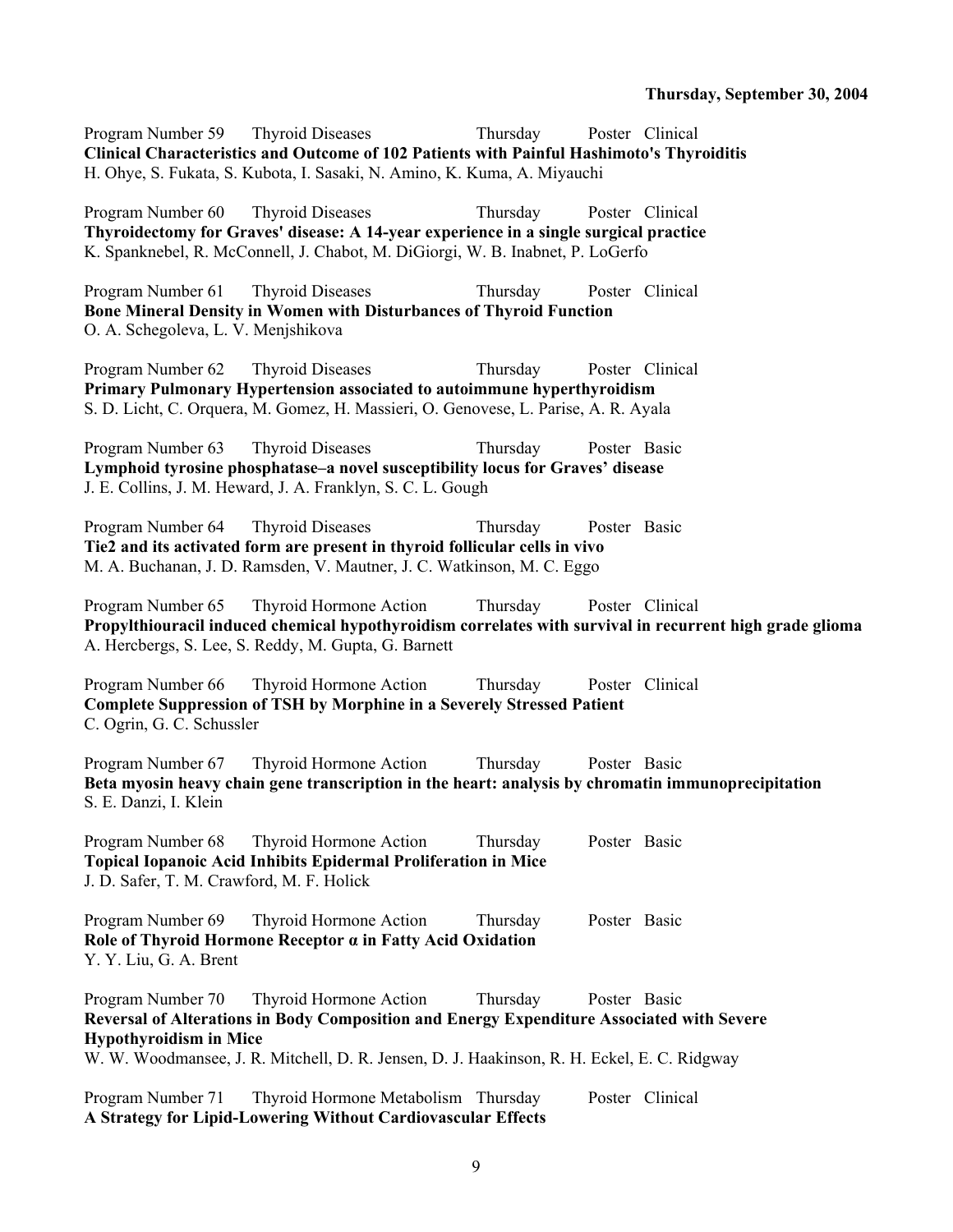Y. L. Li, C. Litten, K. Mellström, N. Garg, A. M. Garcia Collazo, K. Koehler, M. Grynfarb, J. Sandberg, D. Ryono, G. Grover, P. Sleph, B. Beehler, R. George, J. Malm

Program Number 72 Thyroid Hormone Metabolism Thursday Poster Clinical **The relation between iron status and thyroid hormone concentration in iron deficient adolescent girls**  M. H. Eftekhari, K. Simondon

Program Number 73 Thyroid Hormone Metabolism Thursday Poster Basic **Regulatory Role of the 3'Untranslated Region (3'UTR) of Rat Deiodinase Type 1: Effect on mRNA Stability and Translation** 

O. Arroyo-Helguera, C. Mejia, A. Varela-Echavarría, C. Aceves

Program Number 74 Thyroid Hormone Metabolism Thursday Poster Basic **Type I Deiodinase Activity (Dio1) in Prostate Gland. Modulation by Sex Hormones**  B. Anguiano, A. López-Juárez, V. Romero, G. Delgado, C. Aceves

Program Number 75 Thyroid Hormone Metabolism Thursday Poster Basic **A New Mathematical Model of Anterior Pituitary TSH Secretion for Mechanism Hypothesis Testing**  M. C. Eisenberg, T. F. Fuller, J. J. DiStefano III

Program Number 76 Thyroid Imaging Thursday Poster Clinical **Diagnosis of benign thyroid nodules by ultrasound and its correlation with cytopathology and histopathology** 

R. Camargo, E. Tomimori, K. Seidenberger, G. Medeiros-Neto

Program Number 77 Thyroid Nodules and Goiter Thursday Poster Clinical **New thyroglobulin gene abnormalities and dyshormonogenic goiter in adult**  S. Fukata, F. Matsuzuka, K. Kuma, A. Miyauchi, A. Hishinuma, T. Ieiri, M. Sugawara

Program Number 78 Thyroid Nodules and Goiter Thursday Poster Clinical **Fine-needle Biopsy: Prospective Comparison of Aspiration versus Nonaspiration Techniques in Thyroid Nodules** 

G. A. Carvalho, T. C. Cavalcanti, D. Rosenthal, H. Graf

Program Number 79 Thyroid Nodules and Goiter Thursday Poster Clinical **Gender specific determinants of goitre**  J. Farahati, K. Wegscheider, K. Christ, E. Gilman, W. Oing

Program Number 80 Thyroid Nodules and Goiter Thursday Poster Clinical **Accuracy, sensitivity and specificity of fine-needle aspiration biopsy rely on methodological criteria**  J. C. Furlan, I. B. Rosen

Program Number 81 Thyroid Nodules and Goiter Thursday Poster Clinical **Multinodular Goiter: How many biopsies are enough?**  S. Kwong, J. Ginsberg

Program Number 82 Thyroid Nodules and Goiter Thursday Poster Clinical **Fine-needle aspiration biopsy correlated with histological findings in 134 patients with thyroid nodules: a retrospective analysis**  G. A. Carvalho, H. Graf, G. J. Paz Filho, C. B. Franco, F. C. Justus, P. H. Dias, R. V. Rocha, J. Alberton, N.

Mallmann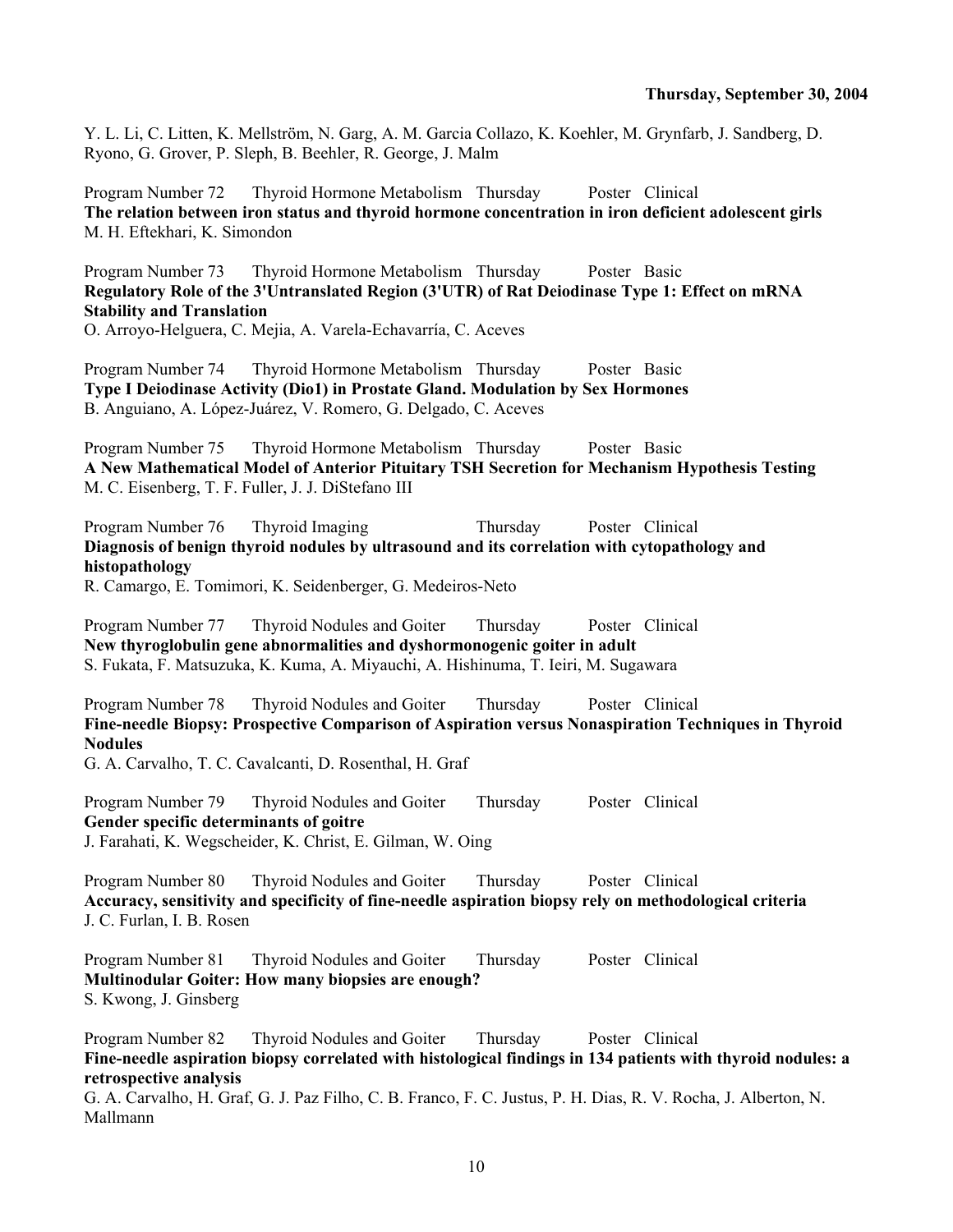٦

Program Number 83 Thyroid Nodules and Goiter Thursday Poster Clinical **Retrospective analysis of histology and post-operative complications in 178 patients with thyroid disease submitted to surgery** 

G. A. Carvalho, H. Graf, C. B. Franco, G. Paz, F. C. Justus, P. H. Dias, R. V. Rocha, J. Alberton, N. Mallmann

 $\Gamma$ 

| $5:00 - 6:30$ pm | <b>Stanley Park Ballroom</b><br><b>Annual Business Meeting of the American Thyroid Association</b><br>Members Only                                                                                                                                                                                             |
|------------------|----------------------------------------------------------------------------------------------------------------------------------------------------------------------------------------------------------------------------------------------------------------------------------------------------------------|
| $6:30-10:00$ pm  | Social Event<br><b>Making Waves - Vancouver Aquarium &amp; Marine Center</b><br>A special night of fun and jazz at this major Vancouver attraction in the famed Stanley<br>Park.<br>Advance reservation required; admission by ticket only<br>Buses depart at 6:30 pm from Westin Bayshore Main Lobby Entrance |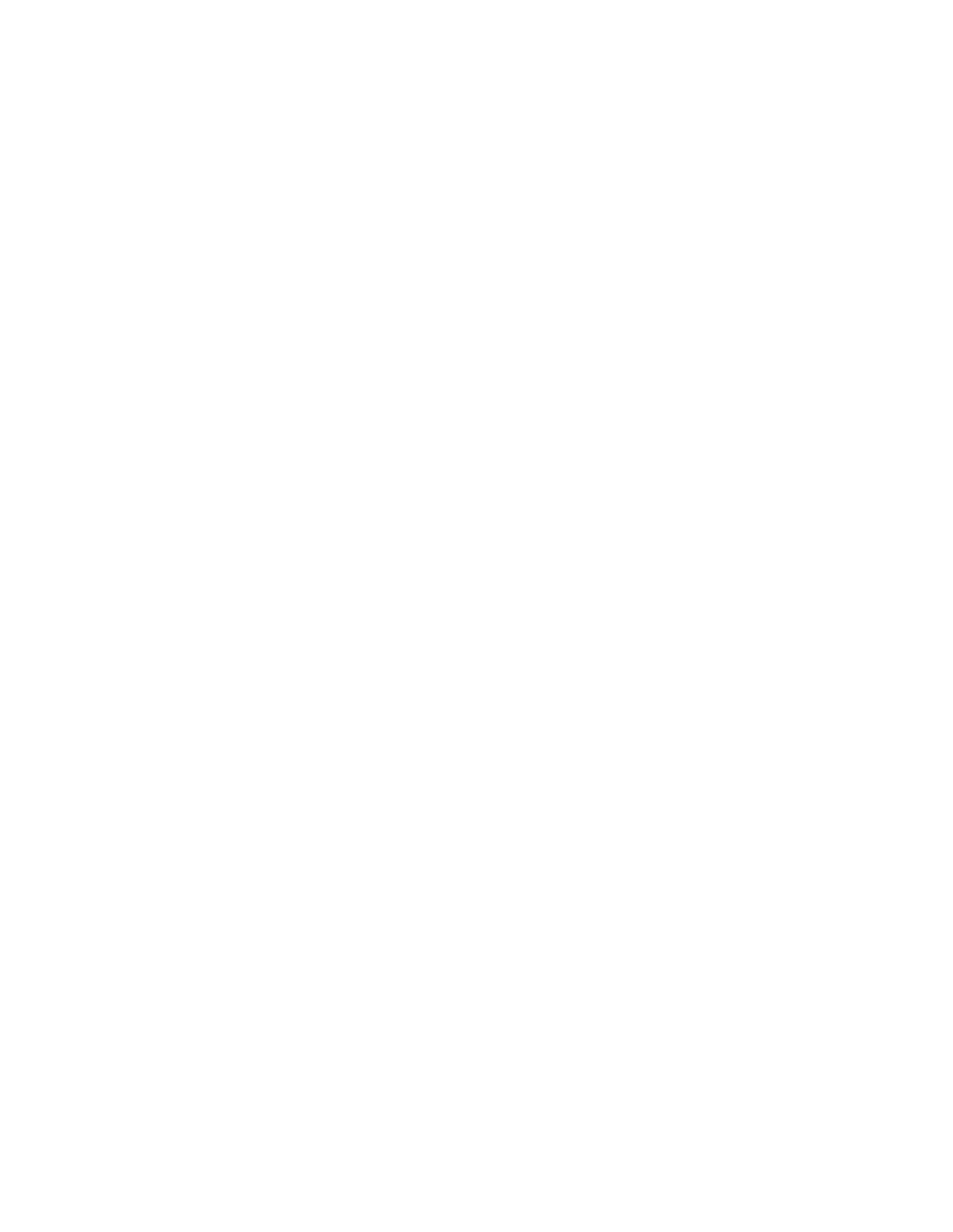## **76th Annual Meeting of the American Thyroid Association Westin Bayshore Resort & Marina Vancouver, BC, Canada September 30 –October 3, 2004**

## **Friday, October 1, 2004**

| $6:00 - 6:30$ am  | <b>Stanley Park Foyer</b><br><b>Breakfast</b>                                                                                                                                                                                                                                                                                                                               |
|-------------------|-----------------------------------------------------------------------------------------------------------------------------------------------------------------------------------------------------------------------------------------------------------------------------------------------------------------------------------------------------------------------------|
| $6:30 - 7:45$ am  | <b>Stanley Park Ballroom</b><br>Recent Advances in the Treatment of Thyroid Cancer<br><b>Moderator: Ernest Mazzaferri</b>                                                                                                                                                                                                                                                   |
|                   | Options for ablating thyroid remnants Furio Pacini<br>Thyroglobulin levels in thyroid cancer: Do supersensitive assays matter? Martin<br>Schlumberger<br>Complications of radioiodine therapy in thyroid cancer Stephanie Lee                                                                                                                                               |
|                   | "Early Riser" CME Symposium and breakfast supported in part by an unrestricted<br>educational grant from Genzyme Corporation                                                                                                                                                                                                                                                |
| $8:00 - 8:45$ am  | <b>Bayshore Salons ABC</b>                                                                                                                                                                                                                                                                                                                                                  |
|                   | Van Meter Award Lecture – To Be Announced<br>Established in 1930, the Van Meter Award is awarded to a person who has made<br>outstanding contributions to research on the thyroid gland or related subjects. The<br>awardee must not be older than the age of 45 in the year of the award.<br>Supported in part by an educational grant from Quest Diagnostics Incorporated |
| $8:45 - 10:00$ am | <b>Simultaneous Sessions</b>                                                                                                                                                                                                                                                                                                                                                |
| Clinical          | Bayshore Salons ABC                                                                                                                                                                                                                                                                                                                                                         |
|                   | <b>Thyroid Nodules and Cancer</b>                                                                                                                                                                                                                                                                                                                                           |
|                   | <b>Moderator: Michael Tuttle</b><br>The Utility of Molecular Markers in Thyroid Neoplasms<br>Bryan Haugen<br>Randal Weber<br>New Techniques in Thyroid Surgery<br>The Utility of Blood Markers in Thyroid Cancer<br>Furio Pacini<br>Symposium supported in part by an unrestricted educational grant from Genzyme<br>Corporation                                            |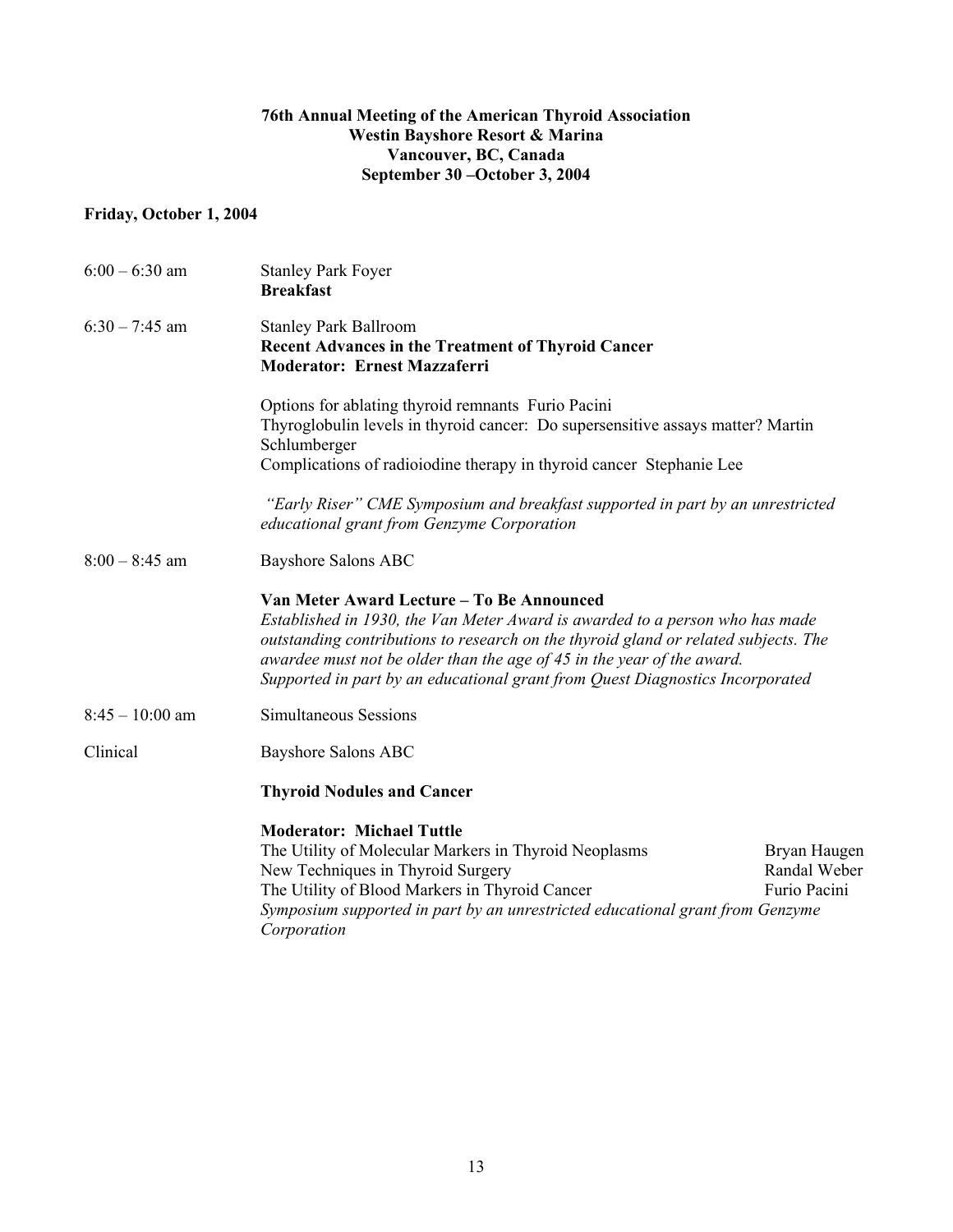| $8:45 - 10:00$ am                                                                                           | Simultaneous Sessions                                                                                                                                                                                                                                                        |
|-------------------------------------------------------------------------------------------------------------|------------------------------------------------------------------------------------------------------------------------------------------------------------------------------------------------------------------------------------------------------------------------------|
| <b>Basic</b>                                                                                                | <b>Stanley Park Ballroom</b>                                                                                                                                                                                                                                                 |
|                                                                                                             | <b>Expression Arrays in Thyroid Disease</b>                                                                                                                                                                                                                                  |
|                                                                                                             | <b>Moderator: Bryan McIver</b><br>Expression Arrays in the Analysis of Thyroid Cancer<br>Charis Eng<br>Expression Arrays in the Analysis of Metabolism Abnormalities<br>Thomas Giordano<br><b>Expression Arrays in Autoimmunity</b><br>Su He Wang                            |
| 9:30 am $-1:30$ pm                                                                                          | <b>Bayshore Salons DE</b><br><b>Exhibit Hall open</b>                                                                                                                                                                                                                        |
| $10:00 - 10:30$ am                                                                                          | <b>Bayshore Salons DEF</b><br><b>Refreshment Break in the Exhibit Hall</b>                                                                                                                                                                                                   |
| $10:30$ am $-$ Noon                                                                                         | Simultaneous Sessions                                                                                                                                                                                                                                                        |
|                                                                                                             | <b>Bayshore Salons ABC</b><br><b>Clinical Oral Abstracts</b><br><b>Thyroid and Development / Thyroid Diseases</b><br>Chairs: Erik Alexander and Paolo Beck-Peccoz                                                                                                            |
| Program Number 84                                                                                           | Clinical<br>10:30 AM<br><b>Thyroid Diseases</b><br>Oral<br>Friday<br>The Thyroid and Pregnancy: A Novel Risk Factor for Very Preterm Delivery<br>A. Stagnaro-Green, X. Chen, J. Bogden, T. F. Davies, T. O. Scholl                                                           |
| Program Number 85                                                                                           | Clinical<br><b>Thyroid Diseases</b><br>10:45 AM<br>Friday<br>Oral<br>Thyroid dysfunction as a predictor of cardiovascular disease and mortality<br>J. P. Walsh, P. O'Leary, P. J. Leedman, V. Michelangeli, P. Feddema                                                       |
| Program Number 86<br>with radioiodine for hyperthyroidism<br>J. A. Franklyn, M. C. Sheppard, P. Maisonneuve | Clinical<br>11:00 AM<br><b>Thyroid Diseases</b><br>Friday<br>Oral<br>Thyroxine treatment is associated with reduction in all-cause and vascular mortality in subjects treated                                                                                                |
| Program Number 87<br>Wu, R. Hume, T. J. Visser                                                              | Thyroid and Development<br>Clinical<br>Friday<br>Oral<br>11:15 AM<br>Developmental trends in cord and postpartum serum thyroid hormones in preterm infants<br>C. Delahunty, F. L. Williams, S. A. Ogston, J. Simpson, N. Murphy, H. van Toor, J. J. Bongers-Schokking, S. Y. |
| Program Number 88<br>J. F. Rovet                                                                            | Thyroid and Development<br>Clinical<br>11:30 AM<br>Friday<br>Oral<br>Neurodevelopmental Consequences of Maternal Hypothyroidism during Pregnancy                                                                                                                             |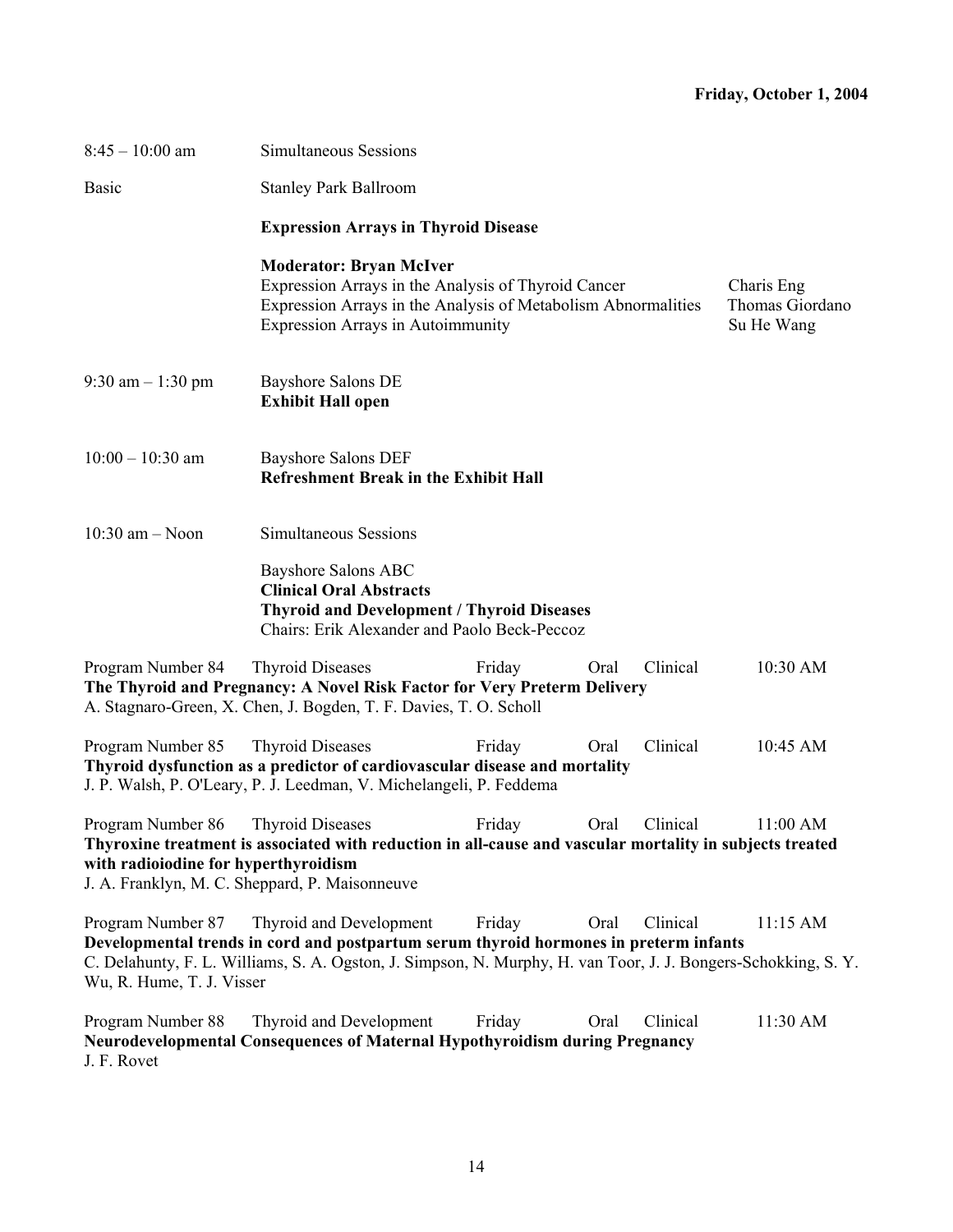**Early manifestations of gastric autoimmunity in patients with juvenile autoimmune thyroid diseases**  M. Segni, O. Borrelli, I. Pucarelli, G. Delle Fave, A. M. Pasquino, B. Annibale 10:30 am – Noon Simultaneous Sessions Stanley Park Ballroom **Basic Oral Abstracts Thyroid Cancer / Thyroid Nodules / Thyroid Imaging**  Chairs: Sissy Jhiang and Peter Kopp Program Number 90 Thyroid Cancer Friday Oral Basic 10:30 AM **PTTG expression and Genomic Instability in differentiated thyroid cancer using the FISSR-PCR technique**  D. S. Kim, C. J. McCabe, K. Boelaert, H. Pemberton, A. Stratford, J. C. Watkinson, J. A. Franklyn Program Number 91 Thyroid Cancer Friday Oral Basic 10:45 AM **Activation of Nicotinamide N-methyltransferase Gene Promoter by Hepatocyte Nuclear Factor-1beta in Human Papillary Thyroid Cancer Cells**  J. Xu, M. Capezzone, X. Xu, J. M. Hershman Program Number 92 Thyroid Cancer Friday Oral Basic 11:00 AM **Selenium Decreases Thyroid Cancer Cell Growth by a Novel Mechanism**  D. J. Finley, B. Zhu, T. J. Fahey Program Number 93 Thyroid Cancer Friday Oral Basic 11:15 AM **Molecular mechanisms of mutant thyroid hormone receptor β-mediated repression of transcriptional activity of peroxisome proliferator-activated receptor γ (PPARγ)**  O. Araki, H. Ying, S. Y. Cheng Program Number 94 Thyroid Cancer Friday Oral Basic 11:30 AM **Functional analysis of B-RAF in a papillary thyroid cancer cell line**  M. S. Kumar, K. E. Moore, M. S. Brose Program Number 95 Thyroid Nodules and Goiter Friday Oral Basic 11:45 AM **Increased Expression of Cell Cycle Associated Genes in Cold Thyroid Nodules**  M. Eszlinger, K. Krohn, J. Läuter, M. Beck, S. Kropf, R. Paschke 12:00 noon – 1:30 pm **Meet the Professor Luncheon Workshops**  *Advance purchase required; admission by ticket only* President Room MTP Basic: TRH Function Masatomo Mori and Masanobu Yamada Oak Rooms 1 & 2 MTP Basic: Thyroid Hormone Action in the Absence of Thyroid Hormone Receptor/DNA Binding Fredric Wondisford MacKenzie Room MTP Basic: Thyroid Hormone and Bone Mone Zaidi Cypress Rooms 1 & 2 MTP Clinical: Managing Graves' Disease Jayne Franklyn

Program Number 89 Autoimmunity Friday Oral Clinical 11:45 AM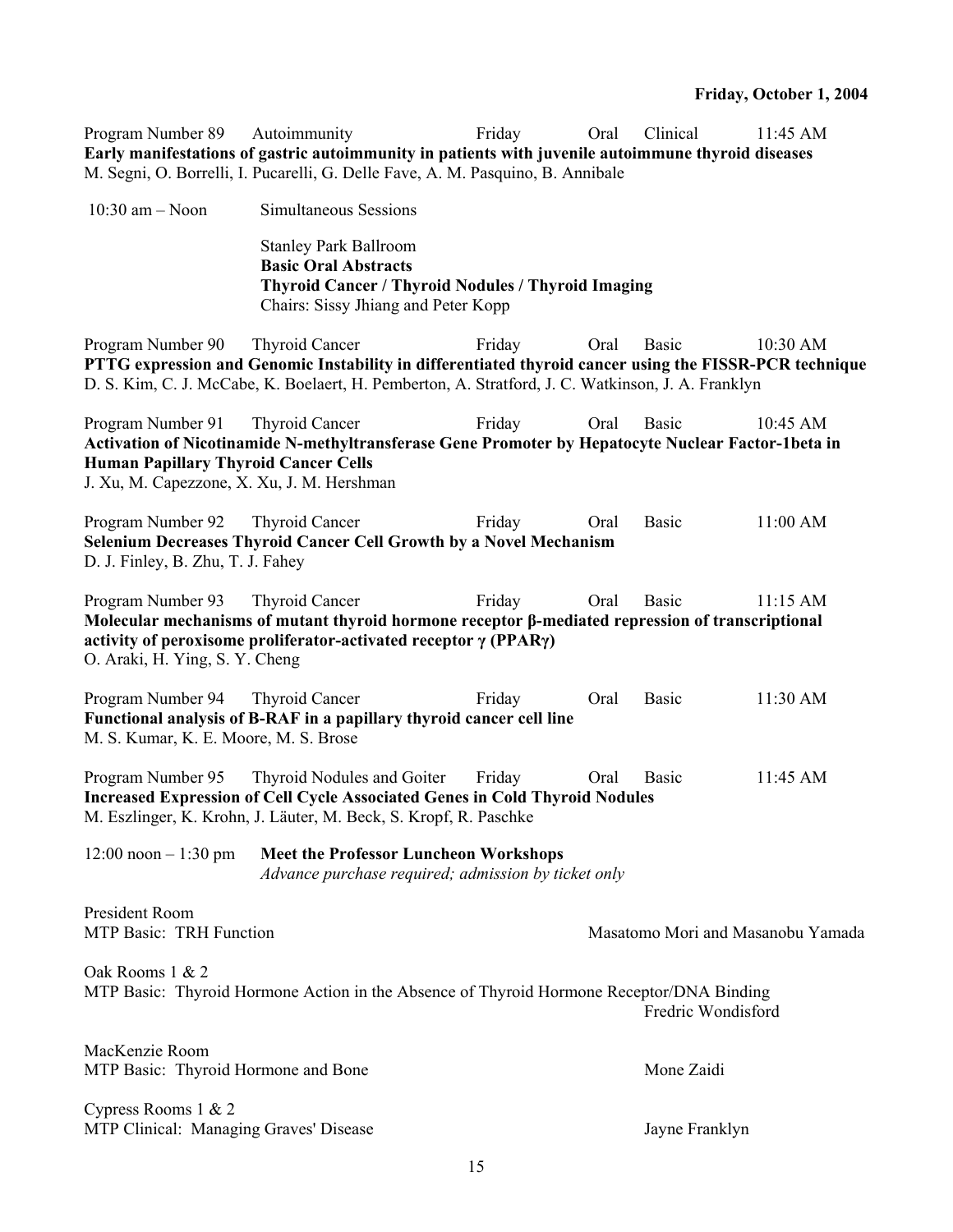Chairman Room

MTP Clinical: Pediatric Thyroid Disease: Newborn Screening and Treatment Stephen LaFranchi *Supported in part by an unrestricted educational grant from Abbott Laboratories* 

Seymour Room

MTP Clinical: Nonthyroidal Illness entitled and the State Elaine Kaptein

*Supported in part by an unrestricted educational grant from Abbott Laboratories* 

- 1:30 pm **Exhibit Hall Closes**
- 1:30 3:00 pm Simultaneous Sessions Bayshore Salons ABC

**Clinical Oral Abstracts Thyroid Cancer and Thyroid Nodules**  Chairs: Richard Kloos and Steven Sherman

Program Number 96 Thyroid Cancer Friday Oral Clinical 1:30 PM **Comparison between 124-I and 131-I for dosimetry and whole body scanning in metastatic thyroid carcinoma** 

A. J. Martorella, R. Finn, K. Pentlow, J. Humm, A. Sheikh, K. Kolbert, D. Lee, R. M. Tuttle, S. M. Larson, R. J. Robbins

Program Number 97 Thyroid Cancer Friday Oral Clinical 1:45 PM **An enhanced RT-PCR assay for TSHR and/or Thyroglobulin mRNA transcripts in peripheral blood for preoperative diagnosis of malignancy in patients with thyroid nodular disease**  M. K. Gupta, K. Wagner, R. Arciaga, M. Milas, S. S. K. Reddy, A. Siperstein

Program Number 98 Thyroid Cancer Friday Oral Clinical 2:00 PM **Gene Expression Signature of Oncocytic (Hurthle Cell) Thyroid Carcinoma**  D. Thomas, M. Lizyness, R. Kuick, D. Sanders, D. Misek, S. Hanash, Y. Nikiforov, R. Koenig, T. J. Giordano

Program Number 99 Thyroid Cancer Friday Oral Clinical 2:15 PM **BRAF mutation analysis in metastatic papillary thyroid carcinomas reveals a new mutation in the lymph nodes** 

G. Oler, K. Ebina, E. T. Kimura, J. Cerutti

Program Number 100 Thyroid Cancer Friday Oral Clinical 2:30 PM **Cyp1a1m1 Variants and Susceptibility to Thyroid Cancer**  L. S. Ward, N. E. Bufalo, J. L. Leite, F. Granja, E. C. Morari, J. Morari, L. V. M. Assumpção

Program Number 101 Thyroid Cancer Friday Oral Clinical 2:45 PM **Clinicopathologic significance of tumor capsular invasion in papillary and follicular thyroid carcinomas**  J. C. Furlan, Y. C. Bedard, I. B. Rosen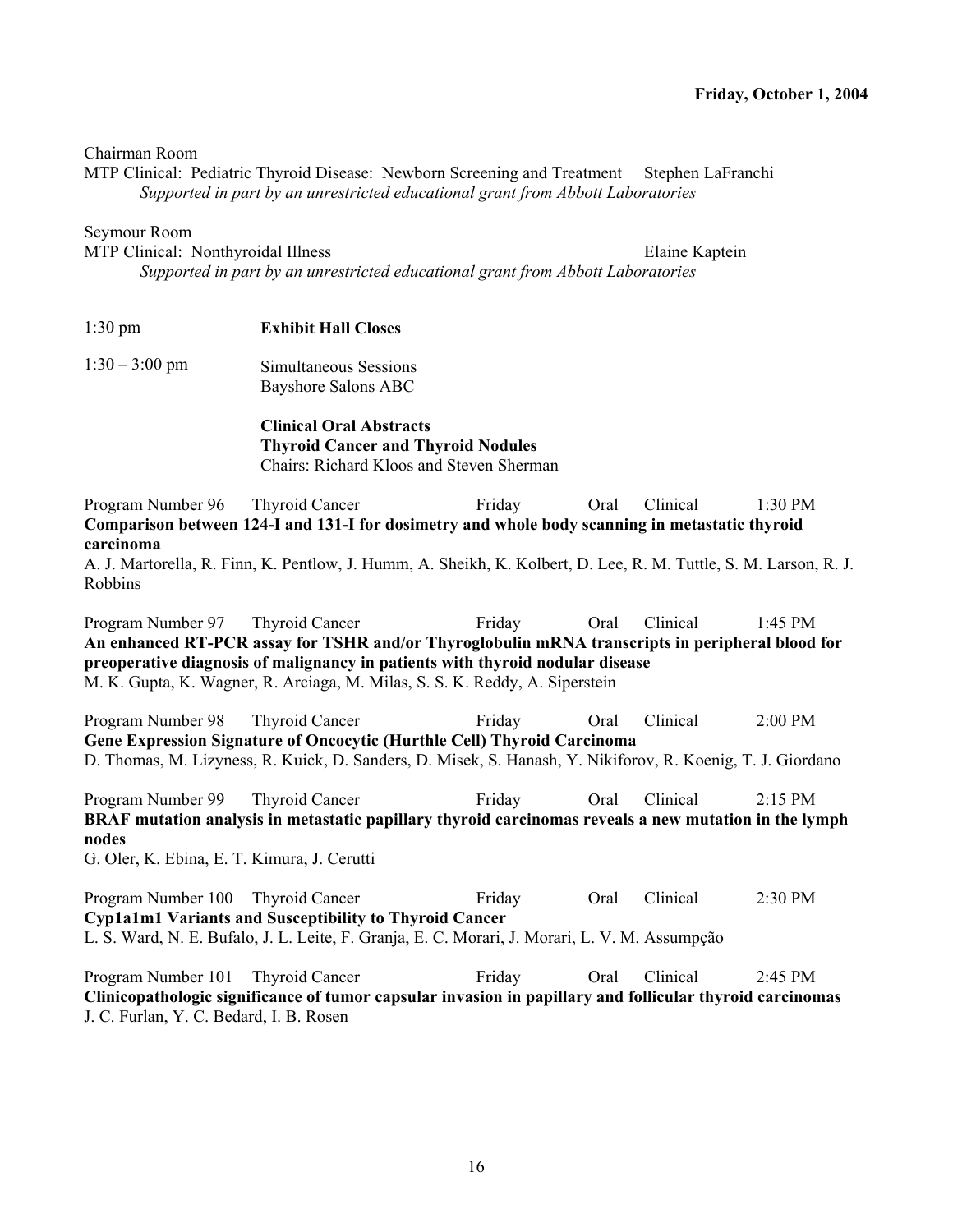1:30 – 3:00 pm Simultaneous Sessions Stanley Park Ballroom

> **Basic Oral Abstracts Thyroid Hormone Action and Thyroid Hormone Metabolism**  Chairs: Donald St.Germain and Paul Yen

Program Number 102 Thyroid Hormone Action Friday Oral Basic 1:30 PM **Thyroid hormone regulated genes as targets for PCB induced neurotoxicity – a 2D-DIGE approach**  S. Van der Geyten, S. A. Roelens, G. Aerts, S. Clerens, G. Vanden Bergh, L. Arckens, V. M. Darras

Program Number 103 Thyroid Hormone Action Friday Oral Basic 1:45 PM **Tissue- and Gene-Specific Utilization of Steroid Receptor Coactivator-3 by Thyroid Hormone Receptor during Xenopus Laevis Metamorphosis**  Y. B. Shi

Program Number 104 Thyroid Hormone Action Friday Oral Basic 2:00 PM **NCoR enhances TR-mediated basal transactivation through a novel negative thyroid hormone responsive element of rat CD44 gene** 

S. C. Ho, S. J. Hong, K. M. Kim, J. W. Harney, S. W. Kim

Program Number 105 Thyroid Hormone Metabolism Friday Oral Basic 2:15 PM **Changes in Thyroid Hormone (TH) economy in Type 1 Deiodinase (D1) knock-out mice**  V. A. Galton, M. J. Schneider, B. Thai, D. L. St. Germain, S. Y. Wu

Program Number 106 Thyroid Hormone Metabolism Friday Oral Basic 2:30 PM **Experiment Design for Complete, Organ-Specific 4-D Quantification of Thyroid Hormone Distribution Dynamics by PET Functional Imaging & Simultaneous Blood Sampling**  J. J. DiStefano, J. Skrinska

Program Number 107 Thyroid Hormone Metabolism Friday Oral Basic 2:45 PM **Adrenergic Regulation of Type 2 Iodothyronine Deiodinase in Rat Aorta Media**  S. Yasuzawa-Amano, N. Toyoda, T. Iwasaka, M. Nishikawa

| Friday                | Bayshore Salons EF                  |
|-----------------------|-------------------------------------|
| <b>Poster Session</b> | Poster Review and Refreshment Break |
| $3:00 - 3:30$ pm      | Posters $108 - 174$                 |

Program Number 108 Autoimmunity Friday Poster Clinical **Graves' Ophthalmopathy Before and After Radioactive Iodine Therapy of Graves' Disease in a Community Cohort**  R. E. Bryan, G. D. Jenkins, V. Fatourechi

Program Number 109 Autoimmunity Friday Poster Clinical **Psychosocial Morbidity of Graves' Ophthalmopathy**  G. J. Kahaly, F. Petrak, J. Hardt, S. Pitz, U. T. Egle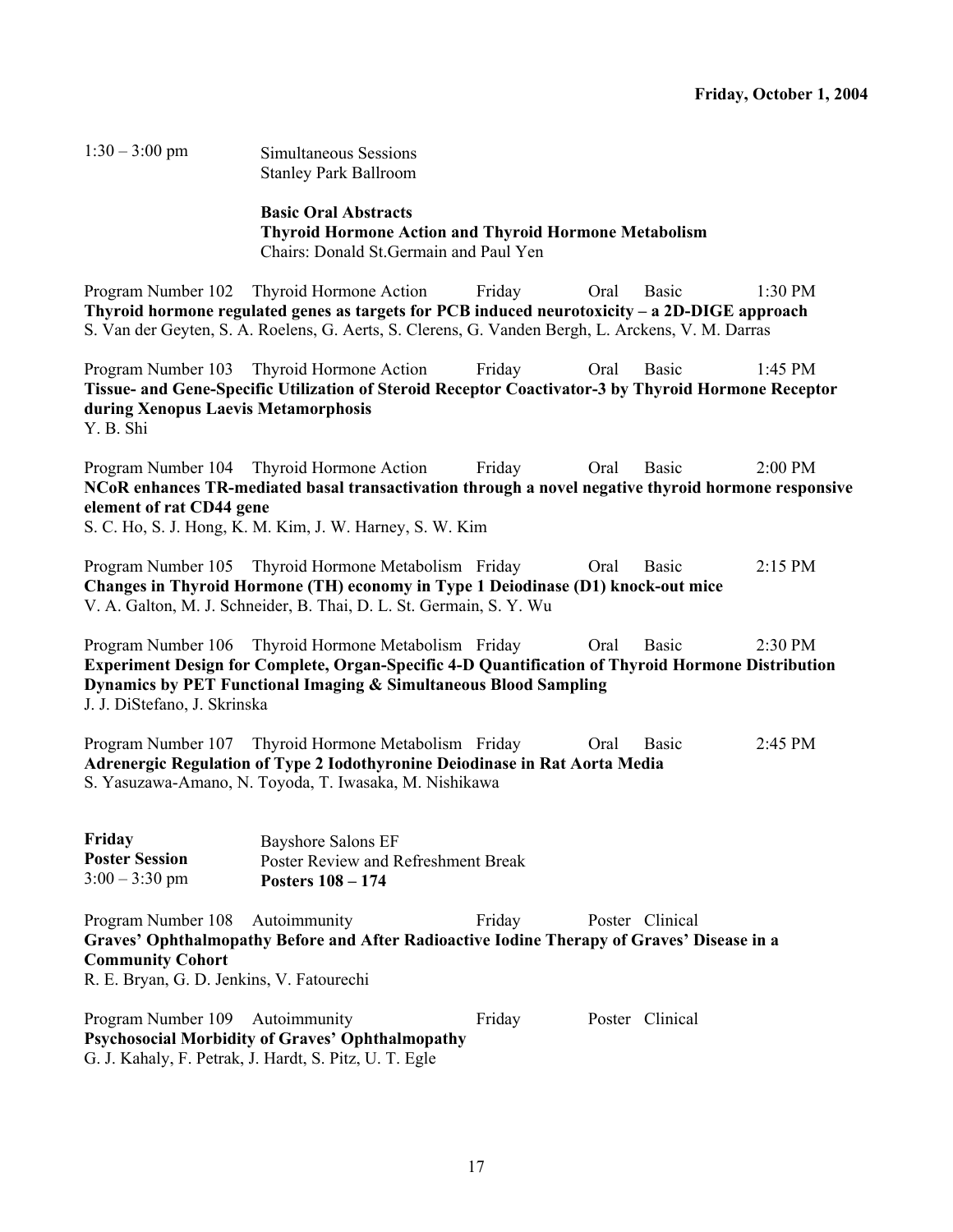Program Number 110 Autoimmunity Friday Poster Clinical **The Role of Orbital Magnetic Resonance Imaging and G2s Antibodies in the Diagnosis and Classification of Thyroid-Associated Ophthalmopathy**  S. El-Kaissi, P. Brotchie, I. Farrance, B. L. Champion, M. S. Yeo, C. B. Styles, G. C. Nicholson, M. A. Kotowicz, J. R. Wall Program Number 111 Autoimmunity Friday Poster Clinical **CTLA-4 gene polymorphisms in Turkish Graves' patients**  M. Sahin, M. F. Erdogan, G. Erdogan Program Number 112 Autoimmunity Friday Poster Basic **Successful Cloning and Expression of a Recombinant Monoclonal Thyrotropin Receptor Stimulating Antibody**  T. Ando, R. Latif, T. Davies Program Number 113 Autoimmunity Friday Poster Basic **Susceptibility Rather than Resistance to Hyperthyroidism is Dominant in a Thyrotropin Receptor Adenovirus-induced Animal Model of Graves' Disease as Revealed by BALB/C-C57BL/6 Hybrid Mice**  C. R. Chen, H. Aliesky, P. N. Pichurin, Y. Nagayama, S. McLachlan, B. Rapoport Program Number 114 Autoimmunity Friday Poster Basic **Use of a human monoclonal thyroid stimulating autoantibody in a new assay for TSH receptor autoantibodies**  B. Rees Smith, J. Bolton, S. Young, A. Collyer, A. Weeden, J. Bradbury, D. Weightman, P. Perros, J. Sanders, J. Furmaniak Program Number 115 Autoimmunity Friday Poster Basic **T Cell Reactivity against G2s and Effect of Pregnancy on Anti-G2s Eye Antibodies in an Experimental Mouse Model for Ophthalmopathy**  T. Mizokami, C. H. Chang, S. El-Kaissi, A. W. Li, K. A. West, J. R. Wall Program Number 116 Cell Biology Friday Poster Basic **N-linked glycosylation of pendrin and its effect on iodide efflux**  L. N. Chan, L. Chen, M. P. Gillam, P. Kopp Program Number 117 Cell Biology Friday Poster Basic **Effects of High Dose Estrogen on Thyroid Specific Genes Expression and Cell Growth**  H. K. Chung, H. Y. Park, D. W. Kim, H. J. Kim Program Number 118 Cell Biology Friday Poster Basic **The aging-related change of TSH-responsiveness and thyroid-specific antigenic expression in thyroid cells**  Y. J. Park, T. Y. Kim, M. Shong, D. J. Park, B. Y. Cho Program Number 119 Iodine Uptake and Metabolism Friday Poster Clinical **The Effect of Perchlorate, Thiocyanate, and Nitrate on Thyroid Function in Long-Term Workers Exposed to Perchlorate**  L. E. Braverman, X. He, S. Pino, M. Cross, B. Magnani, S. H. Lamm, K. S. Crump, J. P. Gibbs Program Number 120 Iodine Uptake and Metabolism Friday Poster Clinical **Hypothyroxinemia and Thiocyanate Exposure**  A. Engel, M. B. Kruse, S. H. Lamm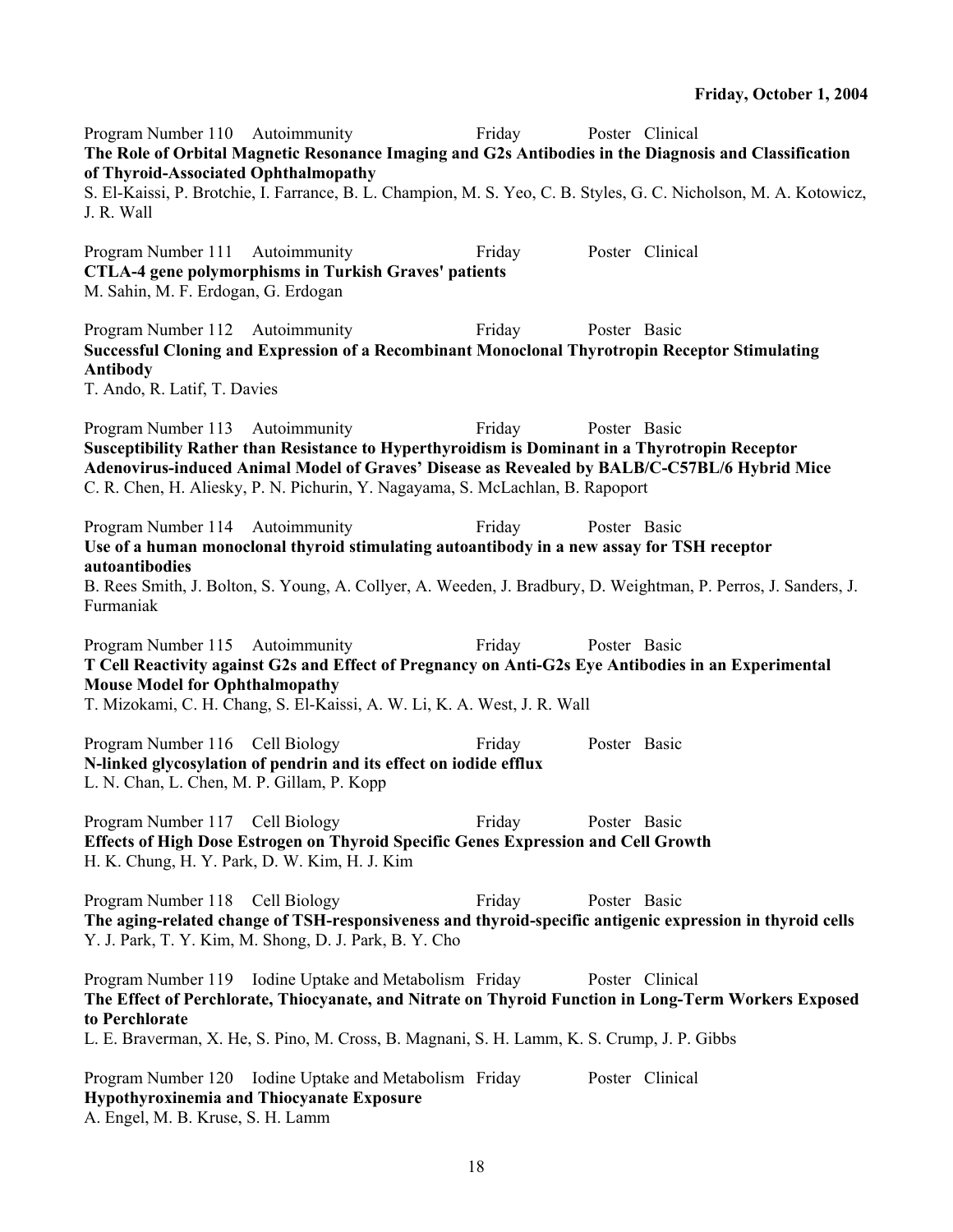Program Number 121 Iodine Uptake and Metabolism Friday Poster Clinical **Iodine deficiency status of school going children in costal region of Bangladesh**  M. S. R. Miah, C. H. Rasul, A. K. Paul, H. A. Rahman

Program Number 122 Iodine Uptake and Metabolism Friday Poster Basic **The Roles of 5' Untranslated Region in the Protein Expression and Cell Surface Trafficking of Human Sodium/Iodide Symporter**  X. Lin, Z. Zhang, S. M. Jhiang

Program Number 123 Iodine Uptake and Metabolism Friday Poster Basic **Relationships between Urinary Iodine and Total Thyroxine (TT4) and Thyroid Stimulating Hormone (TSH) Concentrations in the US Population 1988-1994 (NHANES III)**  J. G. Hollowell, M. R. McClain, G. E. Palomaki, J. E. Haddow

Program Number 124 Iodine Uptake and Metabolism Friday Poster Basic **Review of iodine recommendations for commercial cat foods and potential impacts of proposed changes**  C. H. Edinboro, J. C. Scott-Moncrieff, L. T. Glickman

Program Number 125 Thyroid and Development Friday Poster Clinical **Chronic Environmental Exposure to Perchlorate through Drinking Water and Thyroid Function during Pregnancy and the Neonatal Period**  R. Téllez, P. Michaud, C. Reyes, C. Crump, K. S. Crump, J. P. Gibbs

Program Number 126 Thyroid and Development Friday Poster Clinical **Lack of an Effect of Maternal Hypothyroidism and Newborn Screening TSH Levels**  J. F. Rovet, K. Perlman

Program Number 127 Thyroid and Development Friday Poster Clinical **Degree of Iodine Deficiency and Neurocognitive Performance**  C. Goebel, M. N. Mead, M. B. Kruse, A. Engel, S. H. Lamm

Program Number 128 Thyroid Cancer Friday Poster Clinical **Risk factors for recurrent laryngeal nerve injury during thyroidectomy**  D. L. Steward, M. L. Robertson, J. A. Welge

Program Number 129 Thyroid Cancer Friday Poster Clinical **Follicular/Hurthle Thyroid Cancers (FHTC) with Serum Thyroglobulin (Tg) <1µg/L by1- Year Post-Tx. Have Low Risk of Recurrent/Persistent Disease(R/P)**  S. Fatemi, J. LoPresti, R. Guttler, C. Spencer

Program Number 130 Thyroid Cancer Friday Poster Clinical **Association of papillary thyroid carcinoma with lymphocytic thyrodiditis: Clinical and prognostic implications**  J. C. Furlan, Y. C. Bedard, I. B. Rosen

Program Number 131 Thyroid Cancer Friday Poster Clinical **The effects of gender on outcomes and prognosis of papillary and follicular thyroid carcinomas**  J. C. Furlan, Y. C. Bedard, I. B. Rosen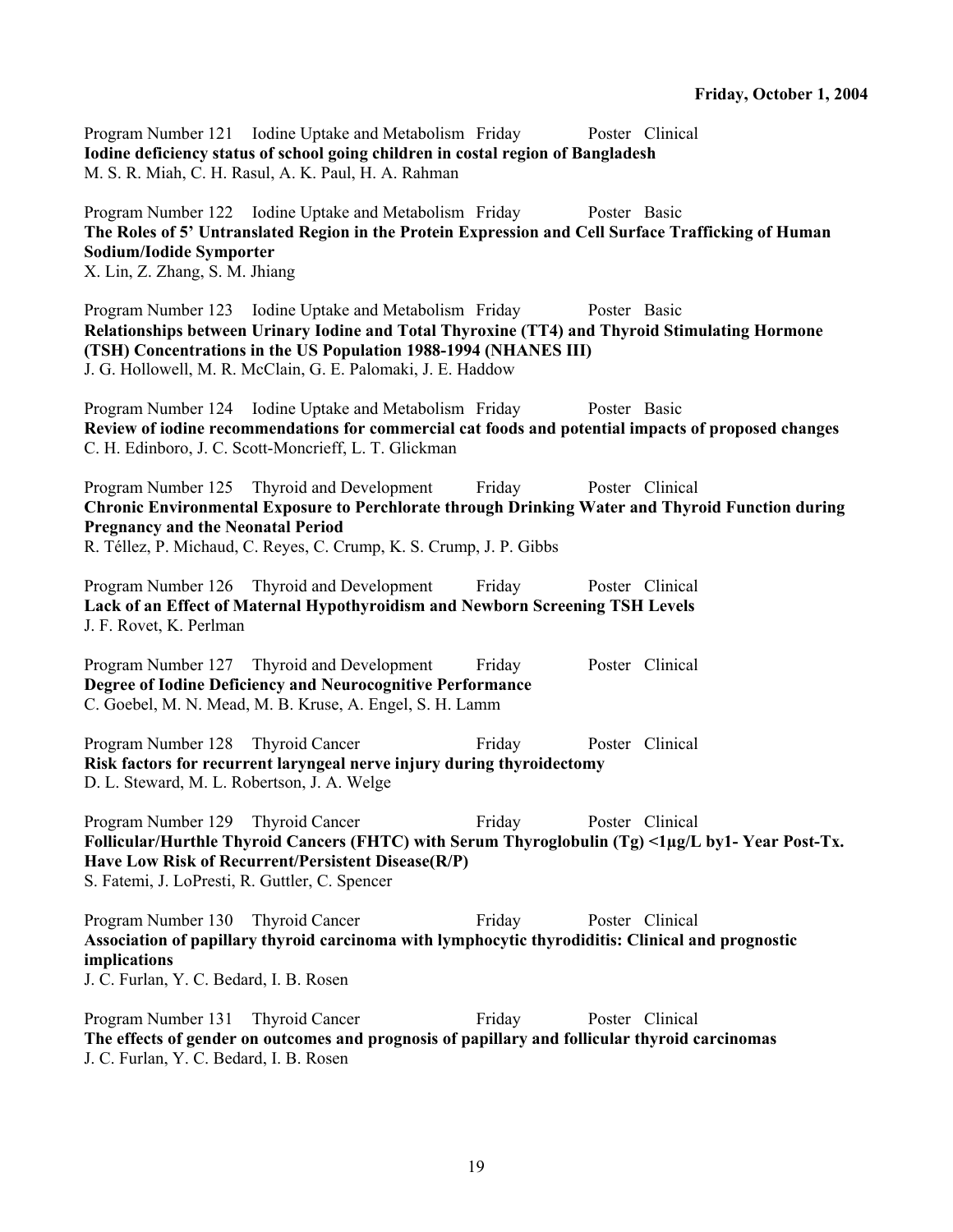Program Number 132 Thyroid Cancer Friday Poster Clinical **Importance of Thyroglobulin Dosage Before Radioiodine Thyroid Remnant Ablation Stimulated by rhTSH in Patients with Differentiated Thyroid Carcinoma**  H. Graf, G. Paz, G. A. Carvalho, M. Olandoski, A. Hyai, C. E. Ueda, L. C. Woellner Program Number 133 Thyroid Cancer Friday Poster Clinical **Primary Squamous Cell Carcinoma of the Thyroid: Report of 10 Cases**  F. Booya, T. J. Sebo, V. Fatourechi Program Number 134 Thyroid Cancer Friday Poster Clinical **Thirty-six courses of rhTSH aided radioiodine treatments in 26 patients with Differentiated Thyroid Carcinoma (DTC)**  F. Pitoia, E. El Tamer, D. B. Schere, M. Passerieu, K. Danilowicz, O. D. Bruno, H. Niepomniszcze Program Number 135 Thyroid Cancer Friday Poster Clinical **Familial Aggregates of Papillary Thyroid Cancer (PTC)**  T. J. McDonald, B. Garcia, G. Ryan, D. Breadner, K. Shanmugarajan, A. Driedger Program Number 136 Thyroid Cancer Friday Poster Clinical **Improved prognosis of patients with papillary thyroid cancer after total thyroidectomy with bilateral neck dissection: Rational strategy for neck dissection**  T. Kikumori, A. Shibata, Y. Hibi, T. Imai Program Number 137 Thyroid Cancer Friday Poster Clinical **Clinical outcome by AMES scoring system in Japanese differentiated thyroid carcinoma patients**  N. Wada, S. Hasegawa, S. Hirakawa, K. Matsuzu, H. Nakayama, K. Inui, Y. Takanashi Program Number 138 Thyroid Cancer Friday Poster Clinical **A Case of Sarcoid Reaction Preceding Anaplastic Thyroid Carcinoma**  J. Barnes, A. Gandhi, K. Suvarna, A. Weetman, A. Allahabadia, B. Harrison Program Number 139 Thyroid Cancer Friday Poster Clinical **Thyroid papillary carcinoma presenting with breast metastases to the same thyroid gland**  R. Leboeuf, M. F. Langlois Program Number 140 Thyroid Cancer Friday Poster Basic **Transcriptional function of PAX8-PPARγ** A. Au, C. McBride, L. Cheung, M. Messina, D. Learoyd, R. Clifton-Bligh, B. Robinson Program Number 141 Thyroid Cancer Friday Poster Basic **Single agent and combinatorial therapy of a novel high affinity PPARγ agonist inhibits human anaplastic thyroid tumor growth**  J. A. Copland, S. Kurakata, K. Fujiwara, A. Wong, L. A. Marlow, R. C. Smallridge Program Number 142 Thyroid Cancer Friday Poster Basic **Gene Expression Signature of PAX8-PPAR-γ Positive Follicular Thyroid Carcinoma**  D. Thomas, M. Lizyness, D. Sanders, R. Koenig, D. Misek, J. MacDonald, R. Kuick, Y. Nikiforov, S. Hanash, T. J. Giordano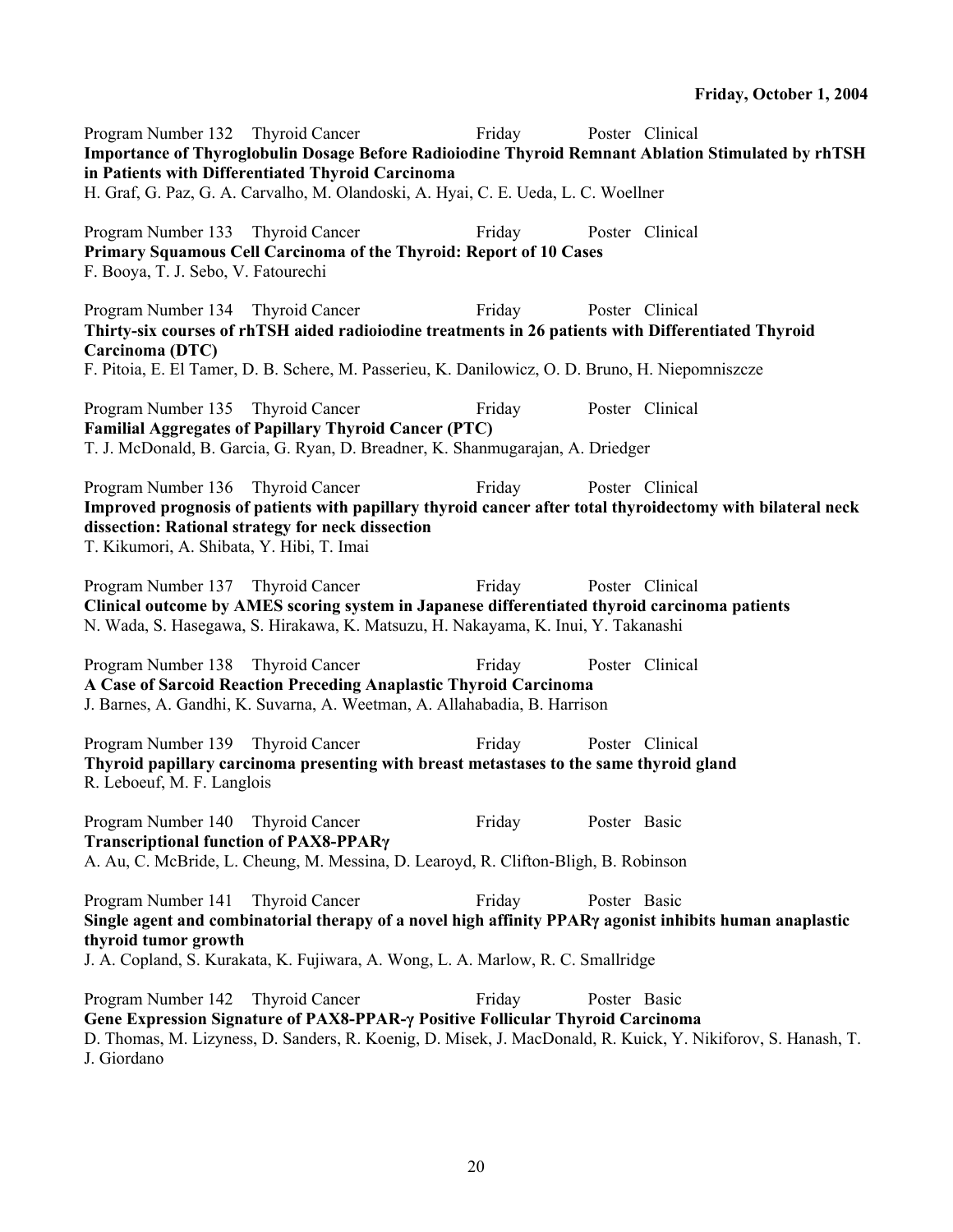Program Number 143 Thyroid Cancer Friday Poster Basic **Human Epididymal Protein 1 is a Marker of Papillae and Corresponds to the Activity of Papillary Proliferation in All Organs**  M. Sugawara, F. Moatamed Program Number 144 Thyroid Cancer Friday Poster Basic **In Vitro Protein Phosphorylation Profiles Provide Insight into the Stress-Related Signal Pathways of Thyroid Cancer Cells**  M. H. Adly, C. Jozwik, X. D. Ji, G. Jiang, R. Datta, D. M. Jacobowitz, R. Moores, M. Ringel, M. Saji, R. M. Tuttle, G. L. Francis Program Number 145 Thyroid Diseases Friday Poster Clinical **Identification of patients with Graves' ophthalmopathy at risk for loss of vision**  P. Laurberg, J. H. Nehen Program Number 146 Thyroid Diseases Friday Poster Clinical **Clinical evaluation of a new commercial bioassay for the detection of thyroid stimulating immunoglobulins (TSI)**  C. M. Preissner, J. F. McCormick, J. C. Morris, S. K. G. Grebe Program Number 147 Thyroid Diseases Friday Poster Clinical **Effects of experimentally induced subclinical hypothyroidism on quality of life, mood, and cognition**  M. H. Samuels, K. Schuff, P. Carello, J. Janowsky Program Number 148 Thyroid Diseases Friday Poster Clinical **Controlled Antenatal Thyroid Screening Study (CATS): Thyroid Hormone Concentrations During Gestation**  J. H. Lazarus, A. B. Parkes, R. John Program Number 149 Thyroid Diseases Friday Poster Clinical **Arterial embolization in the treatment of primary hyperthyroidism**  G. F. Li Program Number 150 Thyroid Diseases Friday Poster Clinical **Survey on goiter prevalence, urinary iodine excretion and thyroid function in the 13-18 year-old population in a rural area near Tehran**  L. Navai, F. Azizi, F. Fattahi Program Number 151 Thyroid Diseases Friday Poster Clinical **Propylthiouracil Induced Vasculitis – A Case Report**  O. Olajide, S. Kumar, K. Hupart Program Number 152 Thyroid Diseases Friday Poster Clinical **A case of propylthiouracil induced neutropenia in pregnant patient with Graves' disease**  H. D. Yoon, J. H. Seo, J. Lee, H. S. Shon, S. H. Park, J. Y. Bae Program Number 153 Thyroid Diseases Friday Poster Basic **A novel familial Pax8 mutation suggests a role of the paired box DNA-binding domain in transactivation function**  H. Grasberger, U. Ringkananont, P. Lefrancois, M. Abramowicz, G. Vassart, S. Refetoff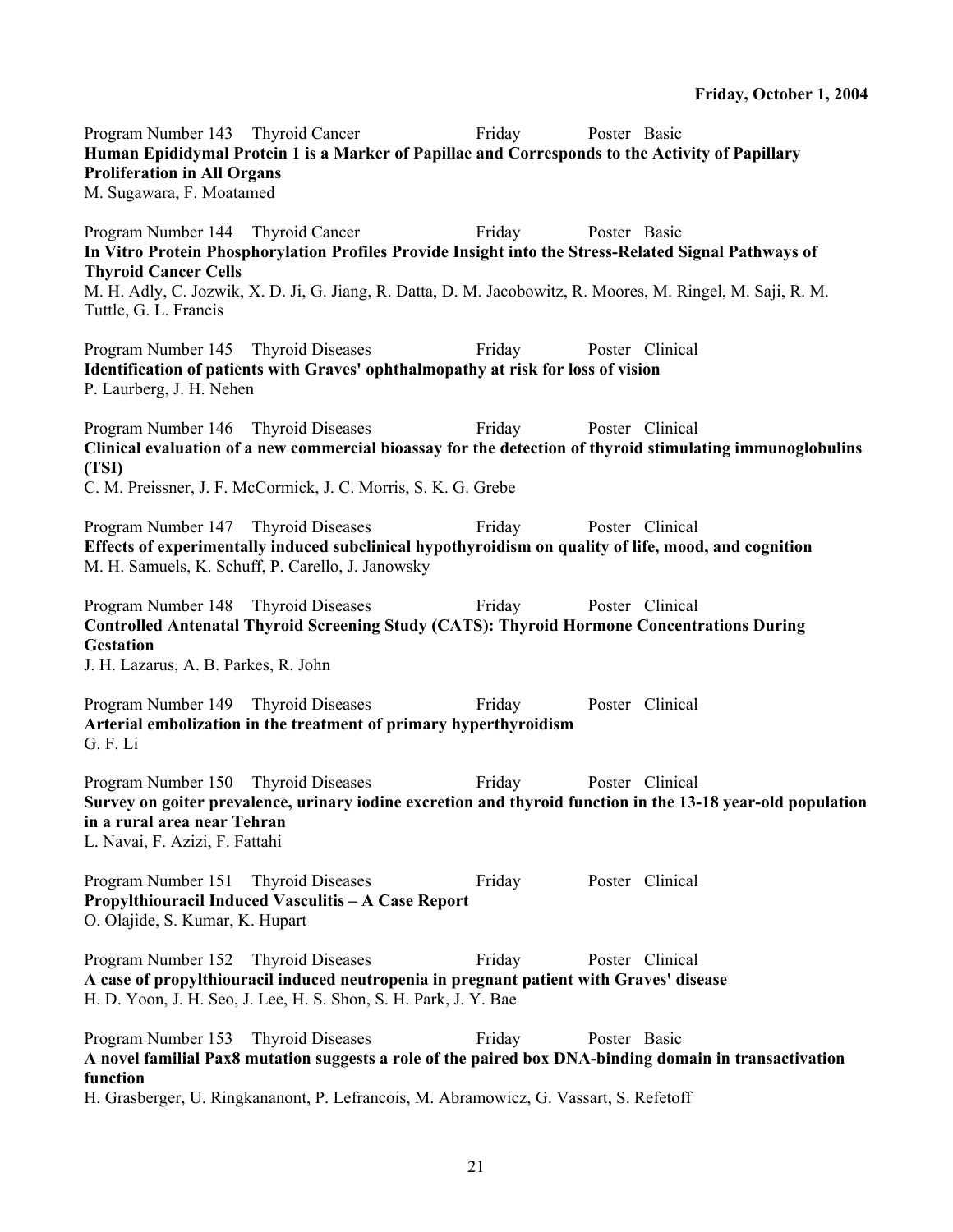Program Number 154 Thyroid Diseases Friday Poster Basic **Mutations in the thyroglobulin gene in patients with congenital hypothyroidism**  V. L. Pardo, I. G. Rubio, M. Knobel, J. V. Toniolo, A. J. Chagas, V. Dias, M. Viana, H. M. Targovnik, G. A. .. Medeiros-Neto Program Number 155 Thyroid Hormone Action Friday Poster Clinical **Serum Levels of Tumor Necrosis Factor-Alpha, Ferritin and Sex Hormone Binding-Globulin in Subclinical Hyperthyroidism Patients before and after Methimazole Therapy**  J. A. Sgarbi, C. Ambrico, J. H. Romaldini Program Number 156 Thyroid Hormone Action Friday Poster Basic **Hypothyroidism of Transgenic Mice Expressing a Dominant Negative Mutant Thyroid Hormone Receptor in Thyroid**  K. Nishiyama, A. Matsushita, K. Nakano, Y. Kashiwabara, K. Nagayama, H. Misawa, S. Sasaki, H. Nakamura Program Number 157 Thyroid Hormone Action Friday Poster Basic **CoRNR Box Motifs in E1A and C-terminal Nuclear Receptor Corepressors Regulate Constitutive Gene Activation by the Human Thyroid Hormone Receptor**  X. Meng, Y. F. Yang, T. R. Fridman, M. Shuen, A. Yousef, P. Webb, J. D. Baxter, J. Mymryk, P. G. Walfish Program Number 158 Thyroid Hormone Action Friday Poster Basic **The Implication of RanBPM in the Regulation of the Hypothalamic-pituitary-Thyroid Axis by Thyroid Hormones**  M. B. Poirier, M. F. Langlois Program Number 159 Thyroid Hormone Action Friday Poster Basic **The negative regulation of thyroid stimulating hormone (TSH) beta gene is mediated through the interaction between DNA binding domain of thyroid hormone receptor and the zinc finger region of transcription factor, GATA2**  S. Sasaki, A. Matsushita, K. Nakano, Y. Kashiwabara, K. Nagayama, K. Nishiyama, H. Misawa, H. Nakamura Program Number 160 Thyroid Hormone Action Friday Poster Basic **TSH stimulates glucose uptake in human thyroid carcinoma cells**  K. Matsuzu, S. Fernando, M. G. Wong, O. H. Clark, N. D. Perrier, D. W. Bowden Program Number 161 Thyroid Hormone Action Friday Poster Basic **Treatment with thyroid hormone receptor beta-specific agonist GC-1 limits fat mass accumulation in rats**  M. O. Ribeiro, C. M. Villicev, M. S. Aoki, A. Bianco, C. H. Gouveia Program Number 162 Thyroid Hormone Metabolism Friday Poster Clinical **Polymorphisms in the type 2 deiodinase (D2) gene are associated with serum thyroid hormone parameters, insulin resistance and/or body composition**  R. P. Peeters, H. Attalki, A. W. van den Beld, H. van Toor, J. A. M. J. L. Janssen, G. G. J. M. Kuiper, A. G. Uitterlinden, S. W. J. Lamberts, T. J. Visser Program Number 163 Thyroid Hormone Metabolism Friday Poster Clinical **Pharmacodynamic effects of Iopanoic acid as preoperative management of progressive Amiodarone induced thyrotoxicosis**  A. Shah, M. Falciglia, J. A. Fagin, Y. Nikiforov, D. L. Steward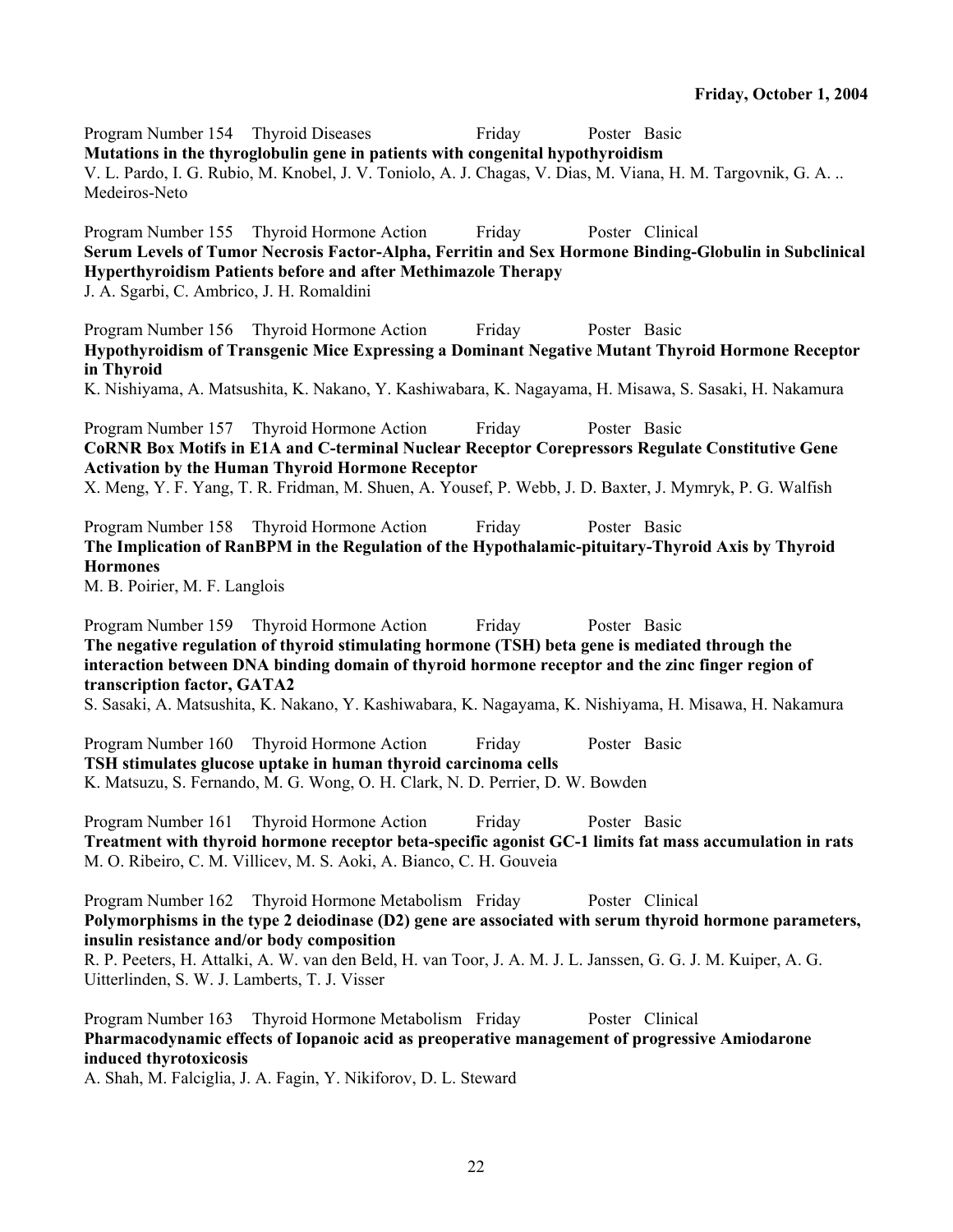Program Number 164 Thyroid Hormone Metabolism Friday Poster Clinical **Evaluation of tamoxifen effect on thyroid hormons in patient with breast cancer**  F. A. Meybodi, M. E. Akbari, A. Ghasemi

Program Number 165 Thyroid Hormone Metabolism Friday Poster Basic **The type 2 iodothyronine deiodinase is retained in the endoplasmic reticulum but can be reassigned to the plasma membrane** 

B. Gereben, A. Zeöld, C. Curcio-Morelli, J. W. Harney, M. Dentice, P. R. Larsen, A. C. Bianco

Program Number 166 Thyroid Hormone Metabolism Friday Poster Basic **Type II Deiodinase and Thyroid Hormone Receptor Gene Expression in the Human Heart**  L. Sabatino, E. Gliozheni, F. De Luca, A. Ripoli, A. Marchese, C. Taddei, G. Popoff, G. Iervasi

Program Number 167 Thyroid Hormone Metabolism Friday Poster Basic **Testing Mechanistic Hypotheses with a New Mathematical Model of Human Thyroid Glandular Secretion**  T. Fuller, M. C. Eisenberg, J. J. DiStefano III

Program Number 168 Thyroid Imaging Friday Poster Clinical **The Utility of 99mTc Thyroid Imaging for Radioiodine Treatment of Hyperthyroidism**  C. Segasby, C. Wilson, S. Milton-Jones, A. Weetman, A. Allahabadia

Program Number 169 Thyroid Nodules and Goiter Friday Poster Clinical **Effect of Levothyroxine dose and TSH suppression on efficacy of suppressive therapy for benign thyroid nodule reduction: Meta-regression of randomized trials**  D. L. Steward, M. Sdano, J. A. Welge

Program Number 170 Thyroid Nodules and Goiter Friday Poster Clinical **Parathyroid Cyst: A Rare Finding Often Mistaken for a Thyroid Cyst**  M. B. Ujiki, R. Nayar, P. Angelos

Program Number 171 Thyroid Nodules and Goiter Friday Poster Clinical **The Impact of Assessing Specimen Adequacy on FNA Results and Number of Needle Passes**  R. S. Redman, N. A. Massoll, H. Zalaznick, E. L. Mazzaferri

Program Number 172 Thyroid Nodules and Goiter Friday Poster Clinical **Hypothyroidism due to Ethionamide, an Antimycobacterial Drug**  M. McDonnell, L. E. Braverman, J. Bernardo

Program Number 173 Thyroid Nodules and Goiter Friday Poster Clinical **How useful can be ultrasonography to distinguish follicular adenoma from follicular carcinoma?**  K. Seidenberger, E. Tomimori, G. Medeiros-Neto, R. Camargo

Program Number 174 Thyroid Nodules and Goiter Friday Poster Clinical **The Clinical Presentation and Management of Non-Toxic Goiter**  J. Lund, H. Twohig, V. Stevens, A. Weetman, B. Harrison, A. Allahabadia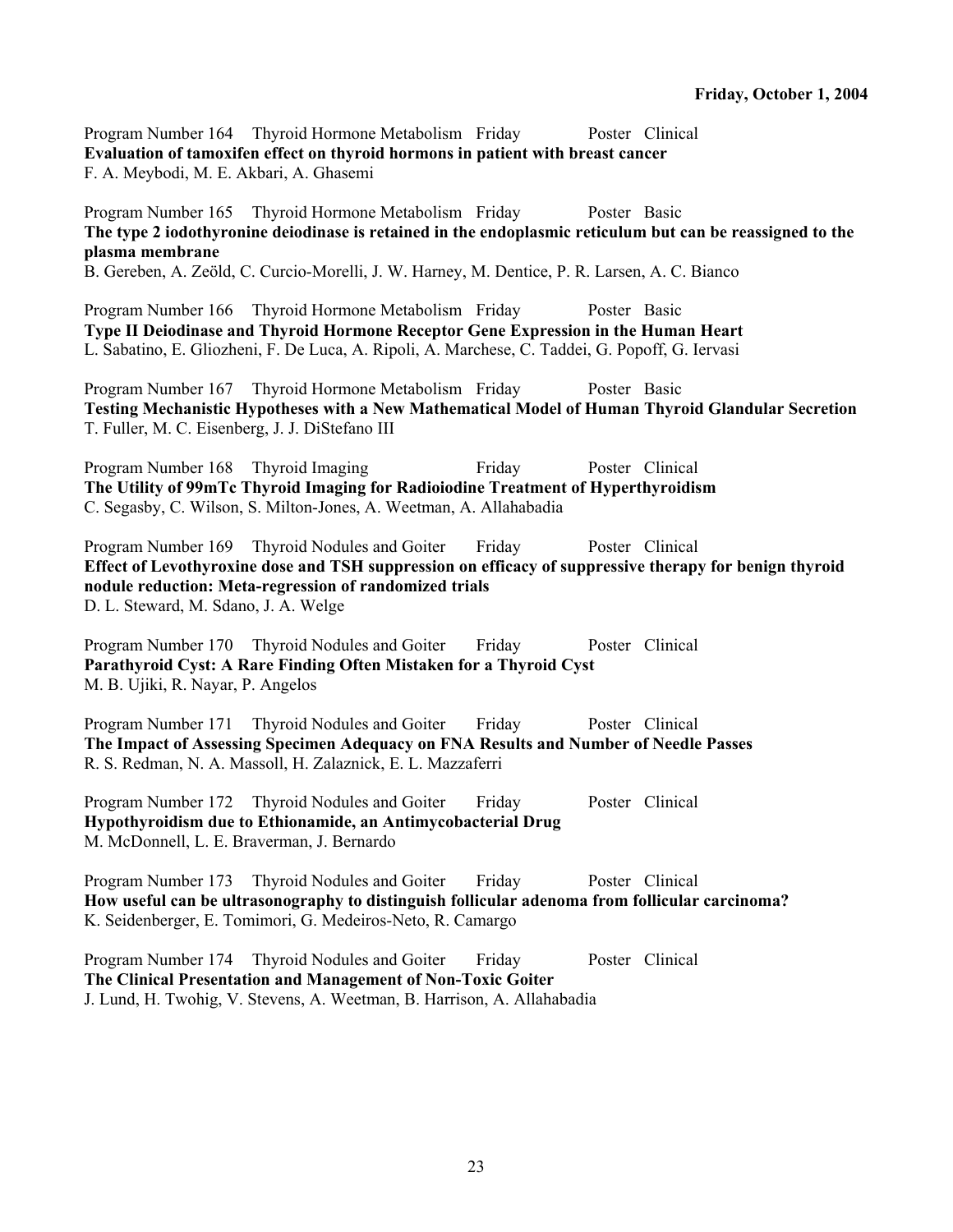| $3:30 - 5:00$ PM | Simultaneous Symposia<br><b>Bayshore Salons ABC</b>                                                                                                                                                                                                                   |  |  |
|------------------|-----------------------------------------------------------------------------------------------------------------------------------------------------------------------------------------------------------------------------------------------------------------------|--|--|
|                  | <b>Endocrine Grand Rounds: Funky Thyroid Function Tests</b><br><b>Moderator: Kenneth Burman</b>                                                                                                                                                                       |  |  |
|                  | Panel: E. Chester Ridgway, Leonard Wartofsky, Cheryl Pickett                                                                                                                                                                                                          |  |  |
|                  | Supported in part by an unrestricted educational grant from Abbott Diagnostics<br>Division                                                                                                                                                                            |  |  |
| $3:30 - 5:00$ PM | Simultaneous Symposia<br><b>Stanley Park Ballroom</b>                                                                                                                                                                                                                 |  |  |
|                  | <b>Thyroid Actions in the Heart</b><br><b>Moderator: Donald St. Germain</b><br>TR Isoform-Specific Effects on Cardiomyocyte Growth and Gene Program                                                                                                                   |  |  |
|                  | Carlin Long<br>Peter Backx<br>Biochemical and/or Physiologic Effects of TH on the Heart<br>TR Mutants and the Heart<br>Fredric Wondisford                                                                                                                             |  |  |
| $5:00 - 5:30$ pm | <b>Stanley Park Ballroom</b><br><b>Historical Vignette</b>                                                                                                                                                                                                            |  |  |
| $5:30 - 6:45$ pm | <b>Stanley Park Ballroom</b><br><b>CME Symposium: T3 Therapy: Has its time come?</b>                                                                                                                                                                                  |  |  |
|                  | <b>Moderator: Leonard Wartofsky</b><br>The role of T3 in the treatment of hypothyroidism<br>E. Chester Ridgway<br>The role of T3 in treatment of the euthyroid sick syndrome<br>Elaine Kaptein<br>The role of T3 in depression and mood modulation<br>James Hennessey |  |  |
|                  | "Early Riser" CME Symposium and breakfast supported in part by an unrestricted<br>educational grant from King Pharmaceuticals, Inc.                                                                                                                                   |  |  |
| $6:45 - 7:30$ pm | <b>Bayshore Salons DEF</b>                                                                                                                                                                                                                                            |  |  |
|                  | <b>Poster Review and Reception</b><br>Poster Review and Reception supported by an unrestricted educational grant from King<br>Pharmaceuticals, Inc.                                                                                                                   |  |  |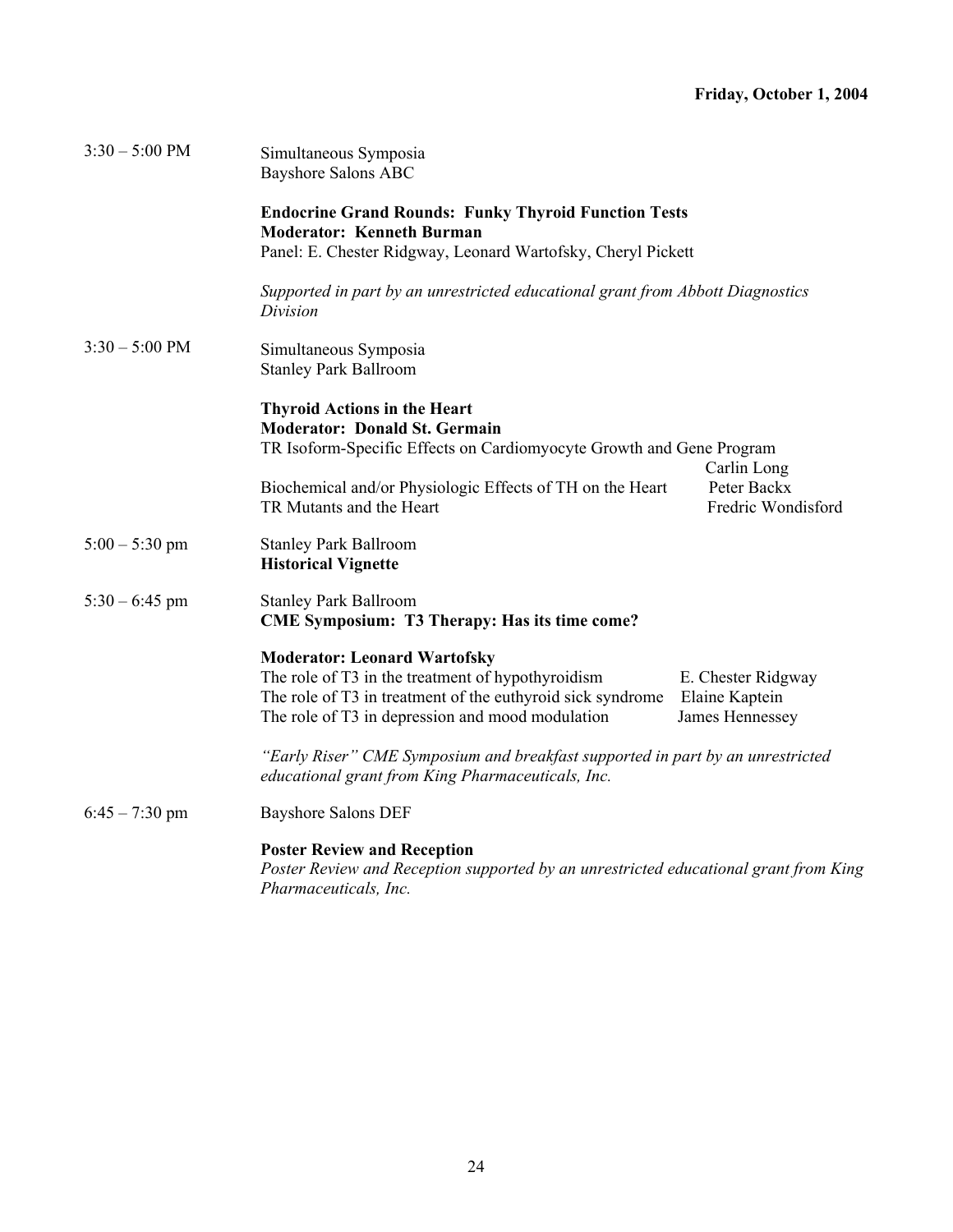## **76th Annual Meeting of the American Thyroid Association Westin Bayshore Resort & Marina Vancouver, BC, Canada September 30 –October 3, 2004**

## **Saturday, October 2, 2004**

| $6:00 - 6:30$ am                         | <b>Stanley Park Foyer -- Breakfast</b>                                                                                                                                                                                                                                                                                                                                                                                                                                                                                                                                                                                                                   |  |
|------------------------------------------|----------------------------------------------------------------------------------------------------------------------------------------------------------------------------------------------------------------------------------------------------------------------------------------------------------------------------------------------------------------------------------------------------------------------------------------------------------------------------------------------------------------------------------------------------------------------------------------------------------------------------------------------------------|--|
| $6:30 - 7:45$ am                         | <b>Stanley Park Ballroom</b><br><b>CME Symposium: Maternal and Fetal Hypothyroidism</b><br><b>Moderator: Joanne Rovet</b><br>Detection and treatment of thyroid insufficiency in pregnancy<br><b>Susan Mandel</b><br>Maternal Hypothyroxinemia and its Potential Maternal and Fetal-Neonatal<br>Daniel Glinoer<br>Repercussions<br>What should the clinician do about thyroid screening in pregnancy? Recommendations<br>from the recent conferences on maternal and fetal thyroid health<br><b>Gregory Brent</b><br>"Early Riser" CME Symposium and breakfast supported in part by an unrestricted<br>educational grant from King Pharmaceuticals, Inc. |  |
| $8:00 - 8:45$ am                         | <b>Bayshore Salons ABC</b><br><b>Paul Starr Award Lecture</b><br>This annual Award recognizes an outstanding contributor to clinical thyroidology. The<br>Paul Starr Award is supported by the generosity of ATA member Boris Catz, MD, and in<br>part by an unrestricted educational grant from King Pharmaceuticals, Inc.<br>"Evolving Strategies in the Detection and Management of Thyroid Carcinoma:<br><b>Past and Future Perspectives"</b>                                                                                                                                                                                                        |  |
|                                          | Paul G. Walfish, CM, MD<br>Professor of Medicine, Pediatrics and Otolaryngology<br>University of Toronto<br>Senior Consultant, Department of Medicine, Endocrine Division and<br>Head & Neck Oncology Program<br>Mount Sinai Hospital<br>Toronto, Ontario, Canada                                                                                                                                                                                                                                                                                                                                                                                        |  |
| $8:45-10:00$ am                          | <b>Bayshore Salons ABC</b><br><b>Short Call Abstract Presentations</b><br>Chairs: Rebecca Bahn and Bryan Haugen<br>A forum presenting the latest in thyroid-related research                                                                                                                                                                                                                                                                                                                                                                                                                                                                             |  |
| <b>Saturday Poster</b><br><b>Session</b> | <b>Bayshore Salons EF</b><br>Poster Review and Refreshment Break                                                                                                                                                                                                                                                                                                                                                                                                                                                                                                                                                                                         |  |
| $10:00 - 10:30$ am                       | Posters 175 - 237                                                                                                                                                                                                                                                                                                                                                                                                                                                                                                                                                                                                                                        |  |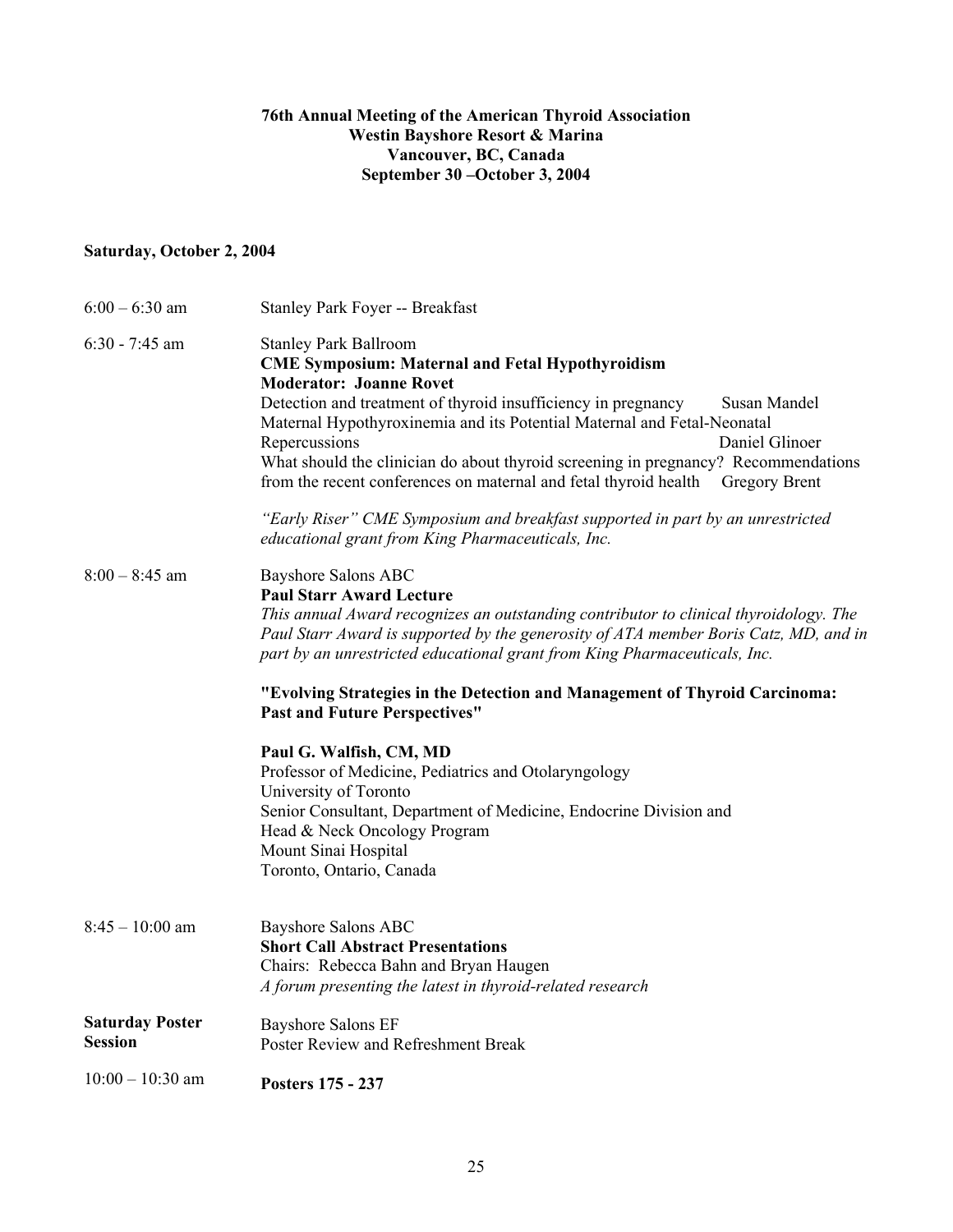Program Number 175 Autoimmunity Saturday Poster Clinical **The relative importance of genetic and environmental effects for the early stages of thyroid autoimmunity. A study of healthy Danish twins**  P. S. Hansen, T. H. Brix, I. Iachine, K. O. Kyvik, L. Hegedüs Program Number 176 Autoimmunity Saturday Poster Clinical **Transmembrane microsatellite polymorphism of the MICA gene in thyroid autoimmunity**  M. Dittmar, T. Hoehler, M. Wurm, P. M. Schneider, M. Kanitz, G. J. Kahaly Program Number 177 Autoimmunity Saturday Poster Clinical **An unusual case of hyperthyroxinemia in a patient with Hashimoto's thyroiditis**  M. R. Castro, D. W. Haser, J. C. Morris, G. G. Klee Program Number 178 Autoimmunity Saturday Poster Basic **The effect of human recombinant TSH in the surge of TSH-receptor and anti-TPO autoantibodies in patients with multinodular goiter treated with a therapeutic dose of radioiodine**  I. G. S. Rubio, B. H. Perone, M. S. Cardia, M. N. C. Silva, M. Knoble, G. Medeiros-Neto Program Number 179 Autoimmunity Saturday Poster Basic **Development of Transgenic Mice Expressing Human Thyrotropin Receptor in Thyroid and Orbital Adipose Tissues: Towards an Animal Model of Graves' Ophthalmopathy**  K. K. Bhattacharyya, M. J. Coenen, S. A. Henke, R. S. Bahn Program Number 180 Autoimmunity Saturday Poster Basic **Identification of genes regulated by IFNγ and IL-1β in thyroid epithelium cells**  S. H. Wang, J. M. Wolf, P. G. Gauger, G. M. Doherty, J. R. Baker, Jr. Program Number 181 Autoimmunity Thursday Poster Basic **Human TSH Receptor (hTSH-R) and Proteins of both Yersinia Enterocolitica (YE) and Borrelia Burgdorferi (Bb) Share Not Only Amino Acid Sequence Homology but also HLA-DR3 and HLA-DR5 T Cell Epitope Binding Motifs**  S. Benvenga, F. Guarneri, C. Guarneri, M. Vaccaro, L. Santarpia Program Number 182 Autoimmunity Saturday Poster Basic **Human Monoclonal Thyroglobulin Autoantibodies: Epitopes and Immunoglobulin Genes**  F. Latrofa, M. Phillips, B. Rapoport, S. M. McLachlan Program Number 183 Cell Biology Saturday Poster Basic **VEGFR2 is expressed on human thyroid follicular cells and regulates secreted plasminogen activator activity and thyroid function**  R. Susarla, J. C. Watkinson, M. C. Eggo Program Number 184 Cell Biology Saturday Poster Basic **AgNOR staining in differential diagnostics of follicular pattern thyroid lesions**  G. A. Turashvili, G. M Program Number 185 Iodine Uptake and Metabolism Saturday Poster Clinical **Transcutaneous iodine absorption in adult patients with thyroid cancer disinfected with povidone-iodine at operation** 

C. Tomoda, T. Uruno, Y. Takamura, Y. Ito, A. Miya, K. Kobayashi, F. Matsuzuka, N. Amino, K. Kuma, A. Miyauchi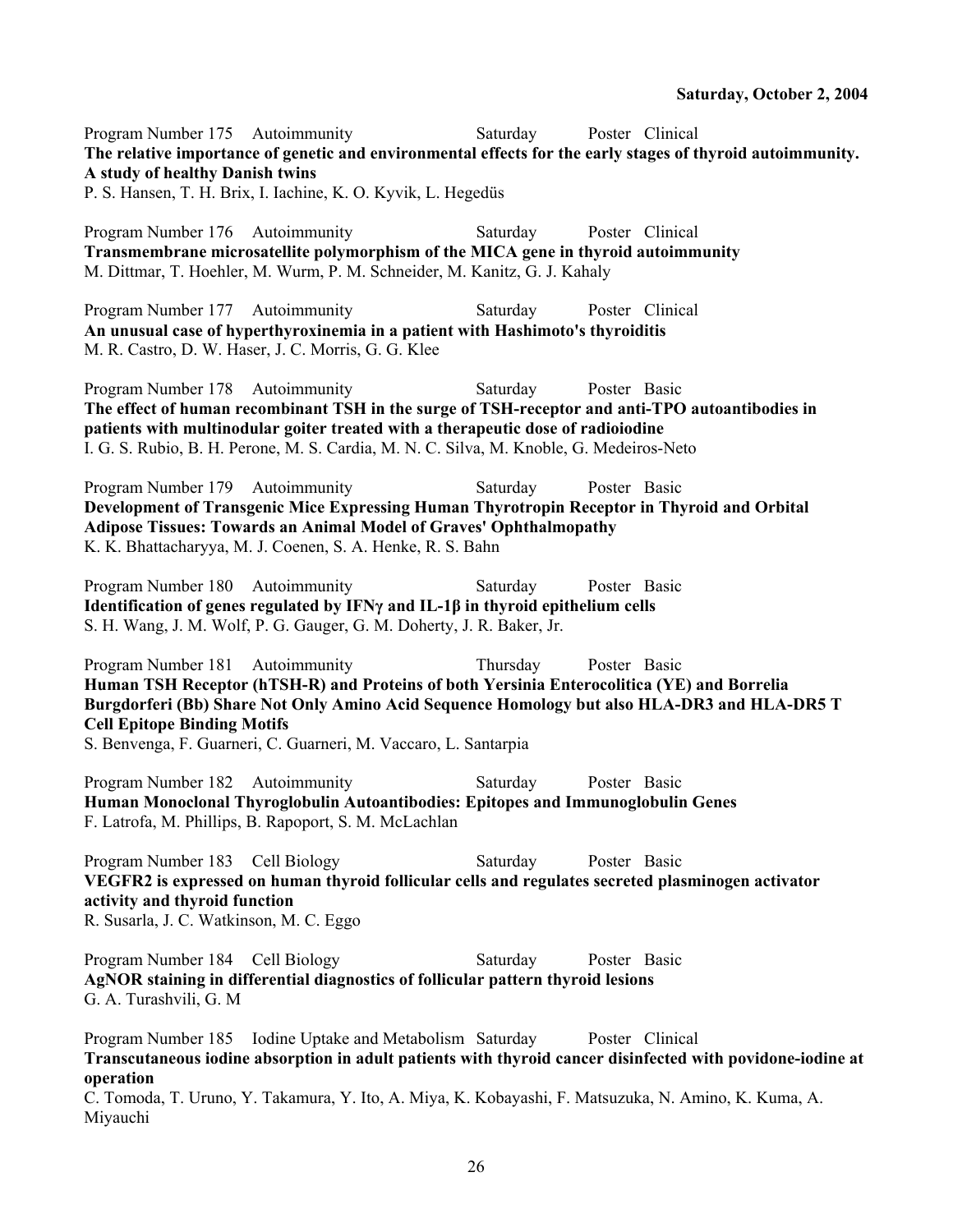Program Number 186 Iodine Uptake and Metabolism Saturday Poster Clinical **Sequential 123I Uptakes Following the Administration of rh-TSH to Normal Volunteers**  S. Pena, M. Cross, S. Arum, B. Magnani, E. N. Pearce, L. E. Braverman

Program Number 187 Iodine Uptake and Metabolism Saturday Poster Clinical **Iodine deficiency in pregnant women in Nice area**  F. Brucker-Davis, S. Hiéronimus, P. Ferrari, A. Bongain, M. Durand-Reville, P. Fénichel

Program Number 188 Iodine Uptake and Metabolism Saturday Poster Basic **Differences of Thyroid and Mammary Gland Responses to Dietary Excess and Uptake of Molecular Iodine and Iodide** 

P. Garcia-Solis, G. Delgado, B. Anguiano, C. Aceves

Program Number 189 Iodine Uptake and Metabolism Saturday Poster Basic **Protective Effect of Lugol´s solution in 7,12-Dimethylbenz[a]antracene (DMBA) Induced Rat Mammary Cancer** 

O. Soriano, B. Anguiano, C. Aceves

Program Number 190 Iodine Uptake and Metabolism Saturday Poster Basic **Biological Model for Perchlorate and the Thyroid Axis in Adult Humans**  J. Fisher, D. Guth, J. Campbell

Program Number 191 Thyroid and Development Saturday Poster Clinical **Comparison of Thyroid Hormone Levels Measured by Immunoassay and Tandem Mass Spectrometry in Pregnant and Non-Pregnant Women** 

N. Janicic-Kahric, T. West, J. Jonklaas, O. P. Soldin, S. J. Soldin

Program Number 192 Thyroid and Development Saturday Poster Clinical **Oral reverse T3 (rT3) therapy (Rx) affects thyroid hormone economy of preterm human infants (PHI)**  J. S. Dallas, D. V. Dallas, M. Prost

Program Number 193 Thyroid and Development Saturday Poster Clinical **Association between Maternal Thyroid Hormone Levels during Pregnancy and Child Neurodevelopment: a Longitudinal Study** 

J. Chevrier, B. Eskenazi, C. Johnson, E. A. Gladstone, A. Bradman

Program Number 194 Thyroid Cancer Saturday Poster Clinical **Clinico-pathological Analysis of Papillary Microcarcinoma of the Thyroid: A Twelve Year Experience at UMASS** 

S. George, S. Wagh, S. Marjorie, P. Nilima, Q. Robert, W. Giles, L. Anne, A. Khan

Program Number 195 Thyroid Cancer Saturday Poster Clinical **Rate of BRAF and NRAS mutations in thyroid nodules undergoing fine needle aspiration**  Z. Baloch, M. S. Kumar, M. Lai, P. Volpe, V. A. LiVolsi, S. J. Mandel, M. S. Brose

Program Number 196 Thyroid Cancer Saturday Poster Clinical **Suggested cut-off value of serum thyroglobulin for further work-up in papillary thyroid carcinoma patients with negative diagnostic whole-body scanning**  T. Y. Kim, W. B. Kim, J. S. Ryu, J. S. Yeo, G. Gong, H. K. Lee, S. C. Kim, S. J. Hong, Y. K. Shong

Program Number 197 Thyroid Cancer Saturday Poster Clinical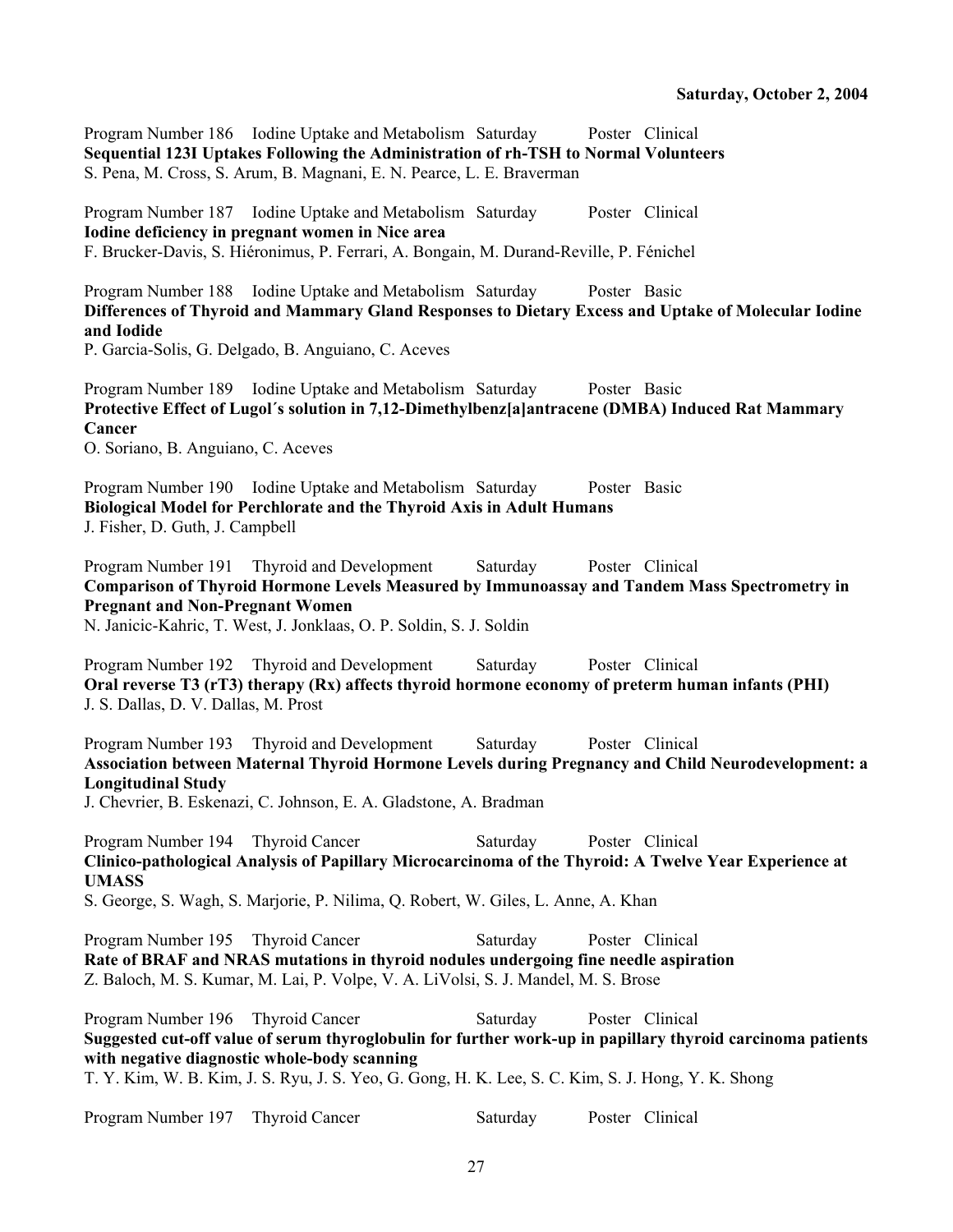**Recombinant humant TSH is highly effective for low doses radioiodine postsurgical ablation in thyroid cancer when a short stop of L-T4 is done**  D. Barbaro, P. Orsini, P. Lapi, C. Pasquini, G. Boni, G. Mariani Program Number 198 Thyroid Cancer Saturday Poster Clinical **Can Papillary Thyroid Carcinoma Bilaterality Be Predicted?**  H. Zalaznick, N. A. Massoll, R. S. Redman, E. L. Mazzaferri Program Number 199 Thyroid Cancer Saturday Poster Clinical **Exacerbation of Graves' Infiltrative Ophtalmopathy after Administration of Recombinant Human TSH.**  T. V. Bogsrud, T. Bjoro, T. Bach-Gansmo, M. Aas, I. Norheim, L. H. Jorgensen Program Number 200 Thyroid Cancer Saturday Poster Clinical **The role of fine needle aspiration compared to frozen section in the management of different types of thyroid cancer**  J. C. Furlan, Y. C. Bedard, I. B. Rosen Program Number 201 Thyroid Cancer Saturday Poster Clinical **The role of lymph node sampling in the management of well-differentiated thyroid carcinomas**  J. C. Furlan, Y. C. Bedard, I. B. Rosen Program Number 202 Thyroid Cancer Saturday Poster Clinical **Clinical relevance of papillary thyroid carcinoma associated with non-insulin dependent diabetes mellitus**  J. C. Furlan, Y. C. Bedard, I. B. Rosen Program Number 203 Thyroid Cancer Saturday Poster Clinical **Favorable results of surgery for elder patients of age 70 years or older with papillary thyroid cancer**  T. Uruno, A. Miyauchi, K. Shimizu, C. Tomoda, Y. Takamura, Y. Ito, A. Miya, K. Kobayashi, F. Matsuzuka, N. Amino, K. Kuma Program Number 204 Thyroid Cancer Saturday Poster Clinical **Thyroid Cancer Surgical Volume and Recurrent Laryngeal Nerve Complications**  P. I. Haigh, L. Paszat, T. To, L. Rotstein Program Number 205 Thyroid Cancer Saturday Poster Clinical **Papillary thyroid's carcinoma: follow up in patients with total thyroidectomy**  P. Grilli, C. D' Ercole, S. Fornari, A. Armenti, C. Luciani, G. Di Rocco, M. Vendettuoli, D. Vendettuoli Program Number 206 Thyroid Cancer Saturday Poster Basic **Enhanced IL-18 expression in papillary thyroid carcinomas**  Y. Takiyama, N. Miyokawa, K. Ito, K. Sato, M. Tateno, M. Haneda Program Number 207 Thyroid Cancer Saturday Poster Basic **Expression Pattern of Apoptosis-Related Genes in Thyroid Cancer Cell Lines**  W. Y. Chung, M. G. Wong, W. Shen, K. Electron, Q. Y. Duh, O. H. Clark Program Number 208 Thyroid Cancer Saturday Poster Basic **BRAF Mutations are Less Common in Childhood Papillary Thyroid Cancer (PTC) than in adult PTC**  K. S. Penko, J. Livezey, C. L. Fenton, A. Patel, D. Nicholson, M. Flores, K. Oakley, R. M. Tuttle, G. L. Francis Program Number 209 Thyroid Cancer Saturday Poster Basic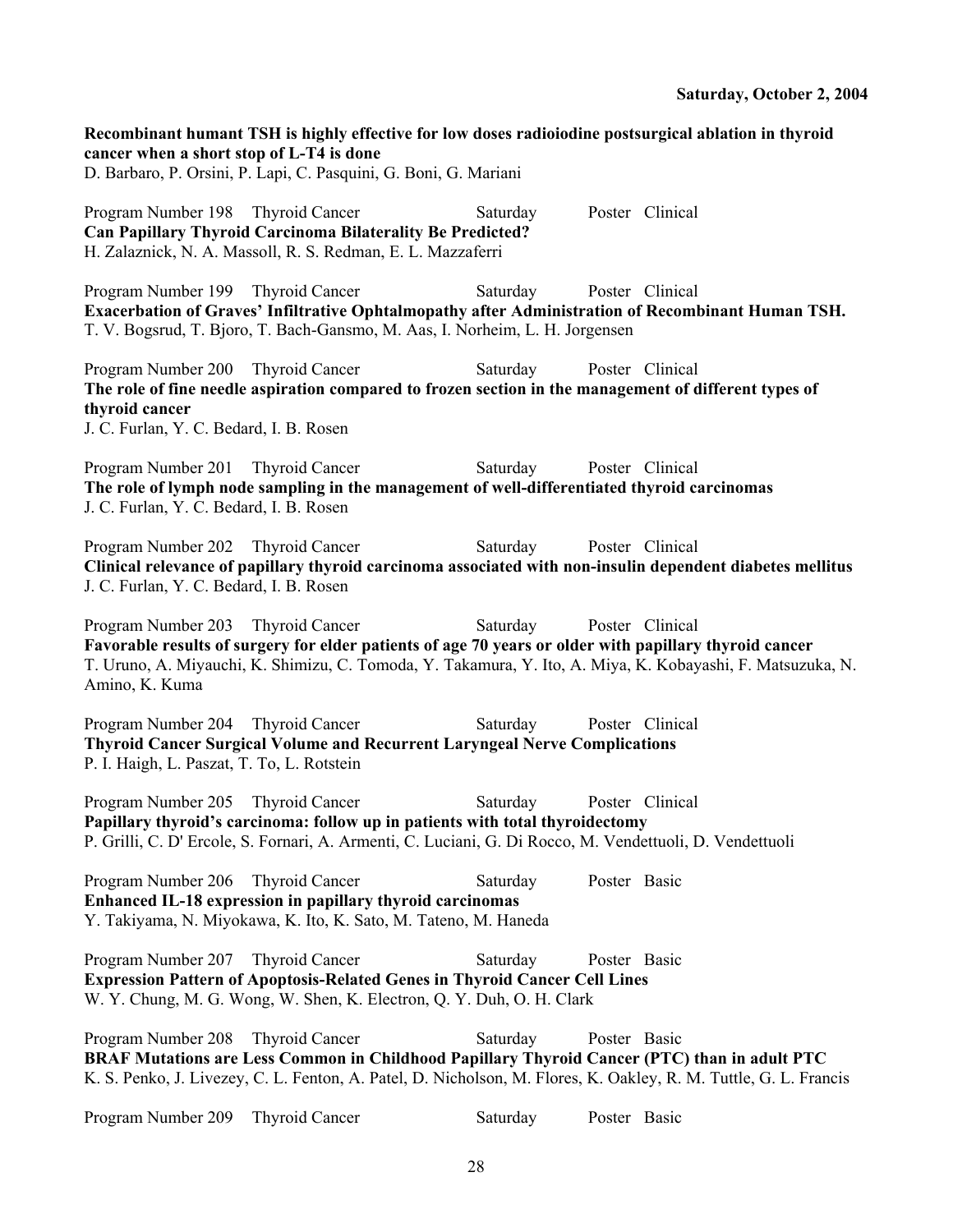**γ-Ray-Induced Alterations in Gene Expression Profiles in PRC-CMV (Normal) and RET-PTC-3 (Oncogene) Expressing Rat Thyroid FRTL-5 Cell Line Utilizing cDNA Expression Array**  Y. Vaishnav, I. Robbins, J. Anderson, M. Ringel, M. Saji, M. Vahey, H. Burch, V. Bernet Program Number 210 Thyroid Cancer Saturday Poster Basic **Dual Tyrosine Kinase Inhibition in the Control of Medullary Thyroid Cancer**  A. P. B. Dackiw, P. Huang, S. Ezzat, S. Asa Program Number 211 Thyroid Diseases Saturday Poster Clinical **Thyroxine versus Thyroxine plus Triiodothyronine in Patients with Hypothyroidism: Results of a Double-Blind, Crossover, Randomized Trial**  G. A. Carvalho, J. Kaminski, F. Y. Miasaki, H. E. Ramos, H. Graf Program Number 212 Thyroid Diseases Saturday Poster Clinical **Central and Carotid Arterial Stiffness in Subclinical Hypothyroidism (SCH)**  J. H. Lazarus, P. J. Owen, J. Swampillai, F. Rakebrandt, A. G. Fraser Program Number 213 Thyroid Diseases Saturday Poster Clinical **Use of recombinant human thyrotropin in the diagnosis of central hypothyroidism**  H. Filipsson, E. Nystrom, L. E. Ericson, G. Johannsson Program Number 214 Thyroid Diseases Saturday Poster Clinical **The use of rhTSH associated with I131 in the treatment of type 1 thyrotoxicosis induced by amiodarone**  C. Albino, A. Gaviolli, H. Graf Program Number 215 Thyroid Diseases Saturday Poster Clinical **Thyrotropin Assay Interference by Human Anti-Murine Antibodies**  C. Borger, L. W. Greene, M. Lifshitz Program Number 216 Thyroid Diseases Saturday Poster Clinical **Surgical Treatment of Acute Suppurative Pasturella Thyroiditis associated with Thyrotoxicosis--a case report and review**  S. A. McLaughlin, S. L. Smith Program Number 217 Thyroid Diseases Saturday Poster Clinical **Thyrotoxic Graves' Disease Following Interferon Associated Hypothyroidism**  N. Kaloudis, K. H. Hupart Program Number 218 Thyroid Diseases Saturday Poster Clinical **Periodic Palsy in Boy with Graves Disease**  A. V. Kurtev, G. V. Mladenova Program Number 219 Thyroid Diseases Saturday Poster Basic **Mutation analysis of TPO gene mutations in brazilian congenital goiter patients with total and partial iodide organification defect: identification of six novel mutations**  I. G. S. Rubio, M. Knobel, S. C. Neves, M. S. Monteiro, V. L. Pardo, A. L. Galrão, V. Dias, M. Viana, A. J. Chagas, G. Medeiros-Neto Program Number 220 Thyroid Diseases Saturday Poster Basic **Radium Deposits in Thyroid Glands** 

L. Van Middlesworth, S. A. Ibrahim, C. R. Handorf, S. L. Simon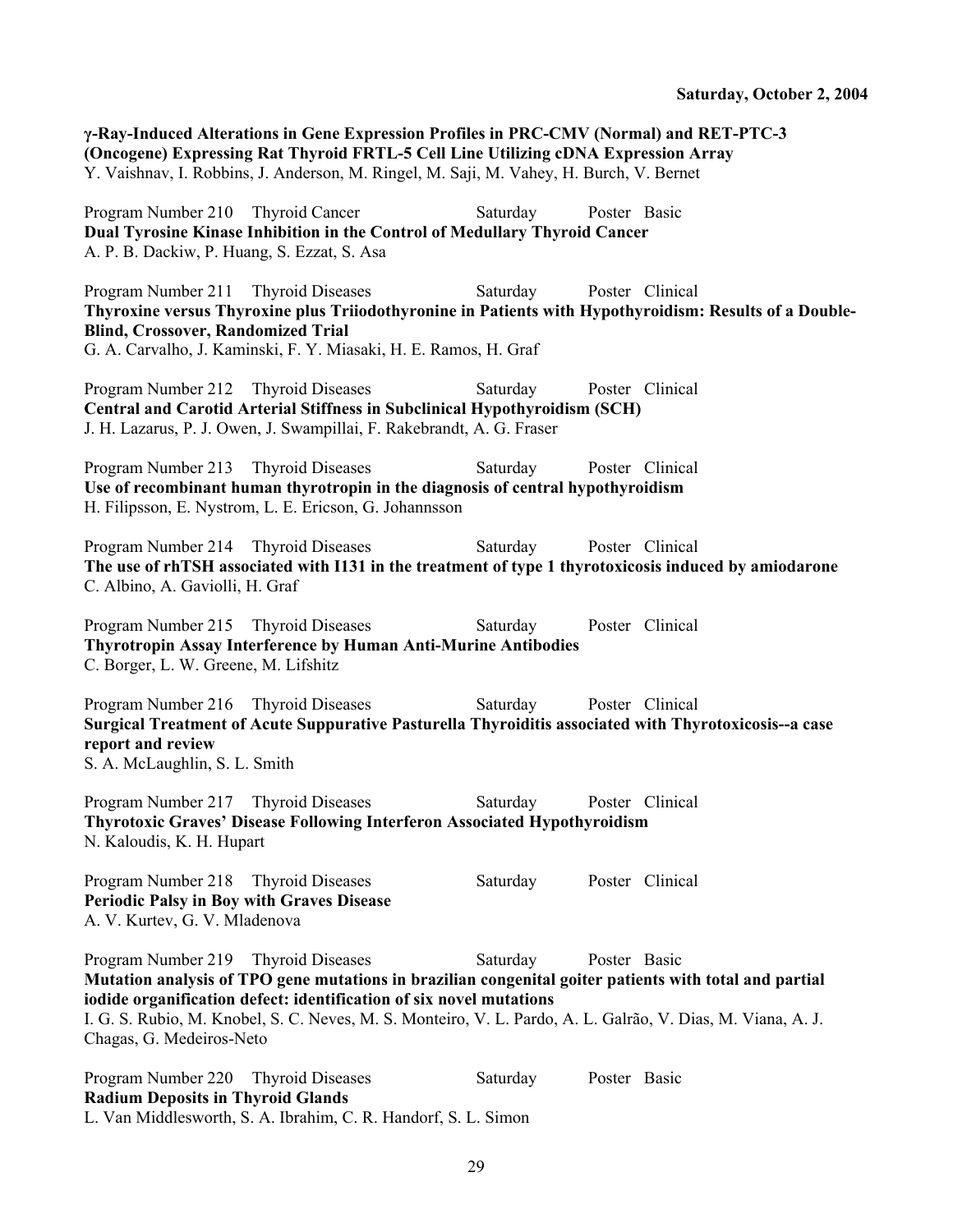Program Number 221 Thyroid Hormone Action Saturday Poster Clinical **A New Strategy for Design of Thyroid Hormone Antagonists**  B. Carlsson, T. Appelqvist, Å. Hedfors, M. Grynfarb, K. Koehler, J. Malm

Program Number 222 Thyroid Hormone Action Saturday Poster Basic **Thyroid Hormone Responsive Genes in Cultured Human Skin Fibroblasts**  L. C. Moeller, A. M. Dumitrescu, P. S. Meltzer, S. Refetoff

Program Number 223 Thyroid Hormone Action Saturday Poster Basic **Negatively Regulate the Proliferation of Human Hepatoma Cell lines by Thyroid Hormones**  K. H. Lin, C. C. Yen, Y. H. Huang

Program Number 224 Thyroid Hormone Action Saturday Poster Basic **Thyroid Hormone Activates MAPK in Glial Cells and Induces Cell Proliferation**  R. L. Hopkins, H. Y. Lin, H. Y. Tang, F. B. Davis, P. J. Davis

Program Number 225 Thyroid Hormone Action Saturday Poster Basic **Ligand-Induced Decrease in Thyroid Hormone Receptors in Cardiomyocytes is Mediated by Altering mRNA Stability**  K. Ojamaa, A. Kenessey

Program Number 226 Thyroid Hormone Metabolism Saturday Poster Clinical **Leptin Regulation of the Thyroids: Negative Regulation on Thyroid Hormone Levels in Euthyroid Subjects and Inhibitory Effects on Iodide Uptake and Na+/I- Symporter**  O. Isozaki, Y. Nozoe, A. Yoshihara, C. Harada, T. Tsushima, K. Takano

Program Number 227 Thyroid Hormone Metabolism Saturday Poster Clinical **Trends and Associations of T4, T3, FT4, TSH and Thyroglobulin Concentrations During Gestation and in Non-Pregnant Women of Reproductive Age**  O. P. Soldin, R. E. Tractenberg, J. G. Hollowell, J. Jonklaas, N. Janicic-Kahric, S. J. Soldin

Program Number 228 Thyroid Hormone Metabolism Saturday Poster Basic **Thyroxine Binding Globulin Clearance Accelerates During Pregnancy**  J. K. Park, S. E. Fisher, G. C. Schussler

Program Number 229 Thyroid Hormone Metabolism Saturday Poster Basic **Two novel mutations in the DUOX-2 gene in siblings with partial organification defect and congenital goiter with hypothyroidism** 

I. G. S. Rubio, M. Knobel, V. Pardo, S. C. Neves, M. S. Monteiro, G. Medeiros-Neto

Program Number 230 Thyroid Imaging Saturday Poster Clinical **Cervical spine metastasis mimicking the appearance of thyroid bed uptake in a patient with follicular thyroid carcinoma** 

M. A. Habra, R. Vassilopoulou-Sellin

Program Number 231 Thyroid Nodules and Goiter Saturday Poster Clinical **TSH level as well as gender, age and goiter type predict risk of neoplasia and malignancy in 1500 patients investigated by fine needle aspiration biopsy (FNAB)**  K. Boelaert, J. Horacek, R. L. Holder, M. C. Sheppard, J. A. Franklyn

Program Number 232 Thyroid Nodules and Goiter Saturday Poster Clinical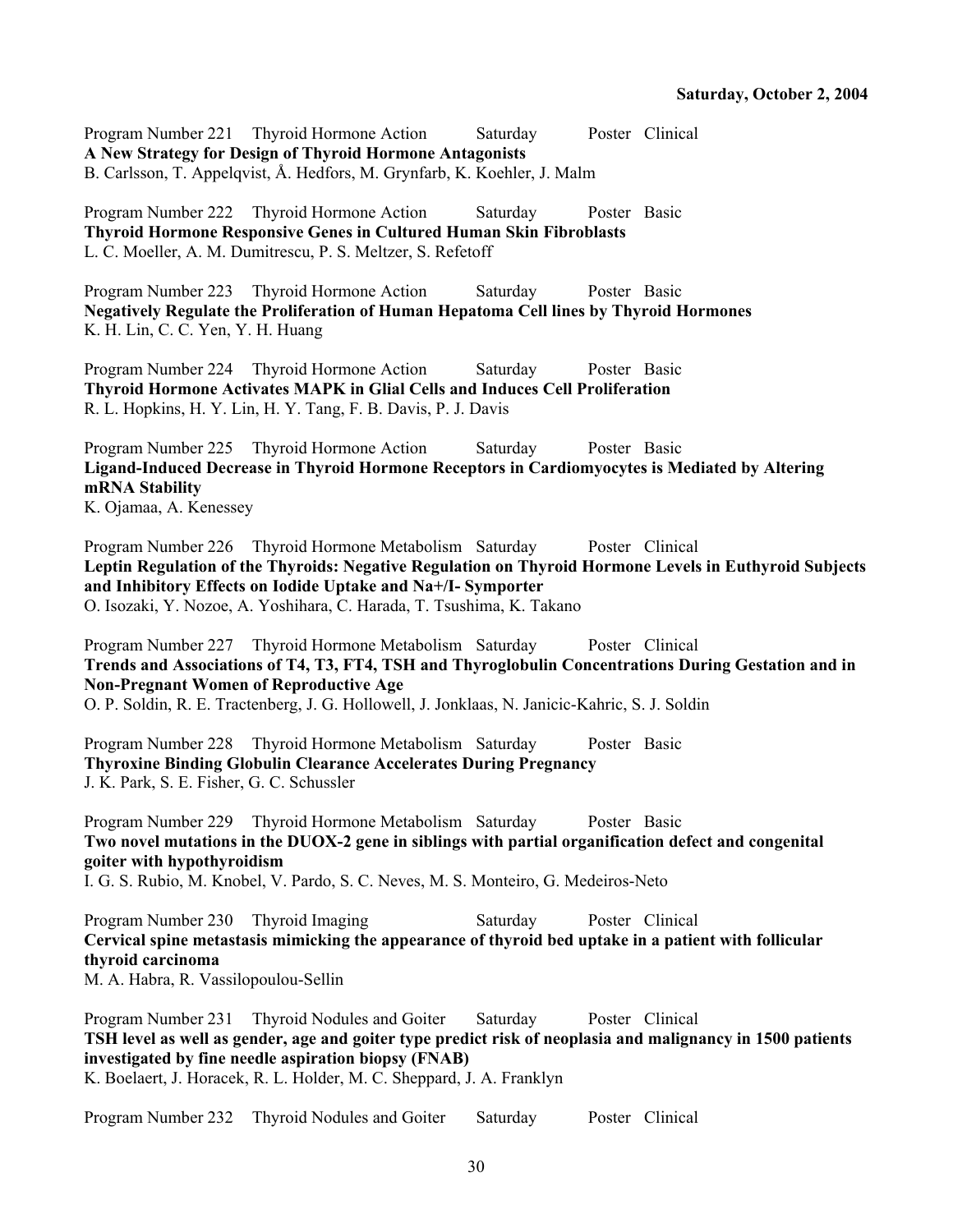## **Percutaneous Ethanol Injection Treatment in Benign Thyroid Nodules: Clinical and Cytological Reevaluation**

G. A. Carvalho, G. C. Schrutt, T. C. Cavalcanti, H. Graf

## Program Number 233 Thyroid Nodules and Goiter Saturday Poster Clinical **Euthyroid patients with insuline-resistance have an increased thyroid volume and higher prevalence of ultrasound-detected nodules**

J. Rezzonico, M. Rezzonico, E. Pusiol, N. Bossa, S. Brienza, H. Niepomniszcze

Program Number 234 Thyroid Nodules and Goiter Saturday Poster Clinical **A Prophylactic Injection of Calcium Solution Prevents Tetany in Patients after Total Thyroidectomy : A Prospective Clinical Study** 

T. Uruno, A. Miyauchi, K. Shimizu, C. Tomoda, Y. Takamura, Y. Ito, A. Miya, K. Kobayashi, F. Matsuzuka, N. Amino, K. Kuma

Program Number 235 Thyroid Nodules and Goiter Saturday Poster Clinical **Goiter Prevalence and Urinary Iodine Values in Schoolchildren from Gorgan, Iran after 10 Years of National Iodine Supplementation** 

H. R. Bazrafshan, S. Mohammadian, A. Ordookhani, E. N. Pearce, N. Abdolahi, F. Farhidmehr, M. Hedayati, F. Azizi, L. E. Braverman

Program Number 236 Thyroid Nodules and Goiter Saturday Poster Clinical **Comparative Analysis of the cytological findings of US guided FNAB in palpable and non- palpable thyroid nodules** 

C. M. Senise

Program Number 237 Thyroid Nodules and Goiter Saturday Poster Basic **Environmental risk factors for feline hyperthyroidism: Pet cats as potential sentinels for public health**  C. H. Edinboro, J. C. Scott-Moncrieff, L. T. Glickman

| $10:30$ am $-12$ noon  | Bayshore Salons ABC<br><b>Translational Symposia</b><br><b>Environmental Toxicology and Thyroid Disease</b><br><b>Moderator: David Cooper</b><br>Effects of Environmental Synthetic Chemicals on Thyroid Function<br>Francoise Brucker-Davis |                |  |  |
|------------------------|----------------------------------------------------------------------------------------------------------------------------------------------------------------------------------------------------------------------------------------------|----------------|--|--|
|                        |                                                                                                                                                                                                                                              |                |  |  |
|                        |                                                                                                                                                                                                                                              |                |  |  |
|                        |                                                                                                                                                                                                                                              |                |  |  |
|                        | Thyroid Disruptors, Brain Development, and the Environment                                                                                                                                                                                   | Thomas Zoeller |  |  |
|                        | Perchlorate Contamination and Thyroid Function                                                                                                                                                                                               | Steven Lamm    |  |  |
| <b>Saturday Poster</b> | <b>Bayshore Salons DEF</b>                                                                                                                                                                                                                   |                |  |  |
| <b>Session</b>         | <b>Poster Review</b>                                                                                                                                                                                                                         |                |  |  |
|                        | Investigators available to discuss their posters                                                                                                                                                                                             |                |  |  |

Noon  $-1:30$  pm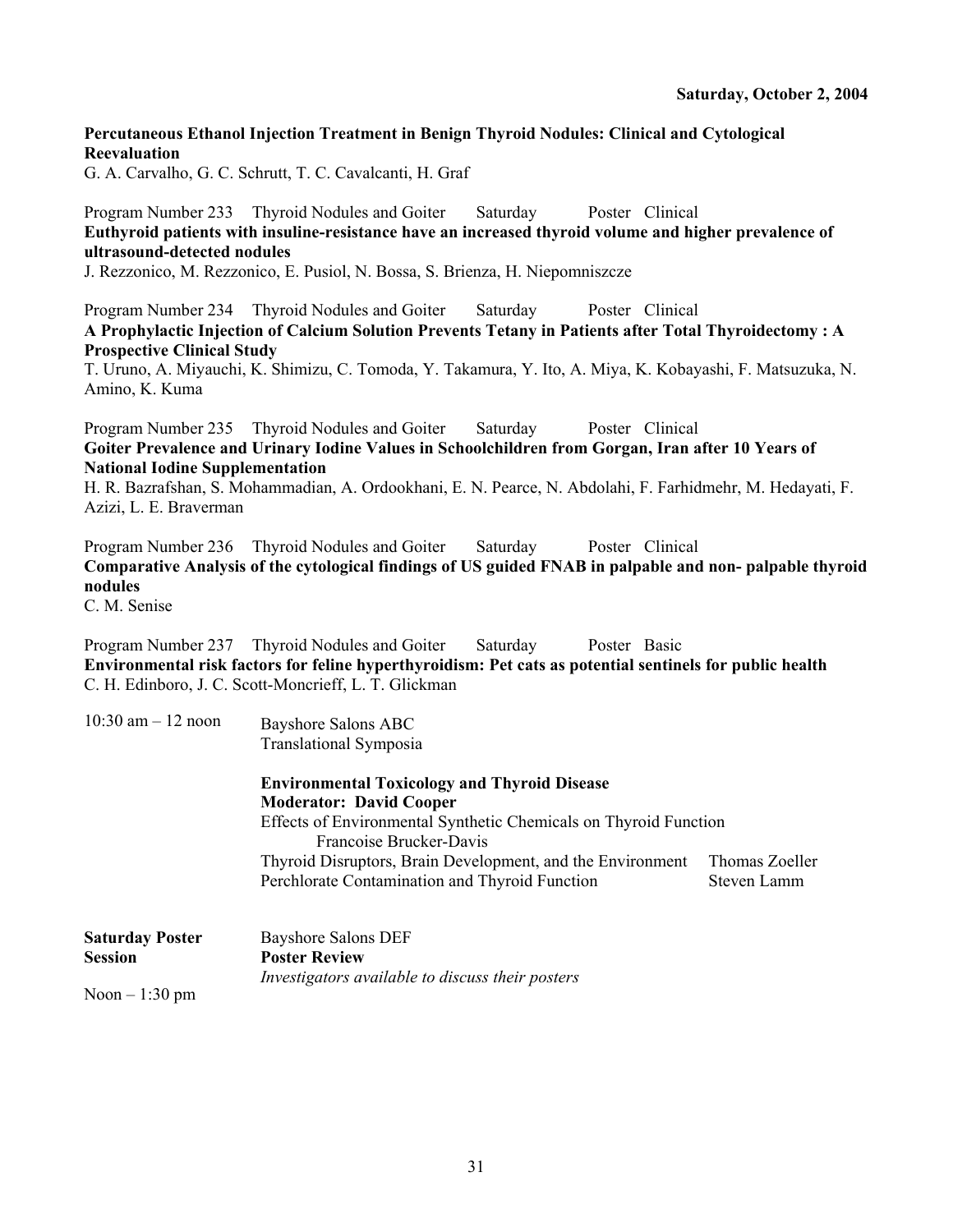1:30 – 3:00 pm Simultaneous Sessions

Bayshore Salons ABC **Thyroid Autoimmunity Clinical Oral Abstracts**  Chairs: Elizabeth Pearce and Wilmar Wiersinga

Program Number 238 Thyroid Nodules and Goiter Saturday Oral Clinical 1:30 PM **The predictive value of fine needle aspiration cytology from the dominant (largest) thyroid nodule in a multinodular goiter** 

E. Kunreuther, J. Orcutt, C. B. Benson, M. C. Frates, P. M. Doubilet, E. S. Cibas, F. D. Moore, P. R. Larsen, E. Marqusee, E. K. Alexander

Program Number 239 Thyroid Nodules and Goiter Saturday Oral Clinical 1:45 PM **Treatment of Multinodular Goiter with Low 131-I Doses Stimulated by Recombinant Human TSH: Comparison between Two Protocols** 

H. Graf, G. Paz, C. O. Mesa, G. A. Carvalho, C. Albino, M. Olandoski, L. C. Woellner, C. Goedert

Program Number 240 Thyroid Nodules and Goiter Saturday Oral Clinical 2:00 PM **Focal High Uptake in the Thyroid Gland as an Incidental Finding in 18F-FDG PET**  T. V. Bogsrud, D. Karantanis, M. A. Nathan, B. P. Mullan, J. Kasperbaur, S. Strome, C. Reading, V. J. Lowe

Program Number 241 Thyroid Imaging Saturday Oral Clinical 2:15 PM **The Impact of Office Neck Ultrasonography on Reducing Unnecessary Thyroid Surgery in Patients Undergoing Parathyroidectomy**  M. Milas, M. Alghoul, E. Berber, A. Stephen, A. Mensah, A. Siperstein, C. Weber

Program Number 242 Thyroid Hormone Metabolism Saturday Oral Clinical 2:30 PM **On the mechanism producing the unusual thyroid phenotype in defects of the MCT8 gene**  A. M. Dumitrescu, X. H. Liao, J. Lado-Abeal, L. C. Moeller, K. Brockmann, S. Refetoff

Program Number 243 Thyroid Hormone Action Saturday Oral Clinical 2:45 PM **Functional Analysis of Missense Mutations in the MCT8 T3 Transporter in Boys with Severe Psychomotor Retardation** 

E. C. Friesema, A. Grueters, T. G. Barrett, G. G. Kuiper, T. J. Visser

1:30 – 3:00 pm Simultaneous Sessions

Stanley Park Ballroom **Thyroid and Development / Thyroid Diseases / Iodine Uptake and Metabolism Basic Oral Abstracts**  Chairs: Antonio Bianco and Joshua Safer

Program Number 244 Thyroid Diseases Saturday Oral Basic 1:30 PM **Regression mapping of the HLA association with Graves′ disease**  M. J. Simmonds, J. M. Heward, J. M. M. Howson, H. J. Cordell, H. Foxall, J. Carr-Smith, S. M. Gibson, N. Walker, Y. Tomer, J. A. Franklyn, J. A. Todd, S. C. L. Gough

Program Number 245 Thyroid Diseases Saturday Oral Basic 1:45 PM **A Genome-wide Screen in 1119 Relative Pairs with Autoimmune Thyroid Disease: Evidence for Distinct Susceptibility Loci in Graves' Disease and Hashimoto's Thyroiditis**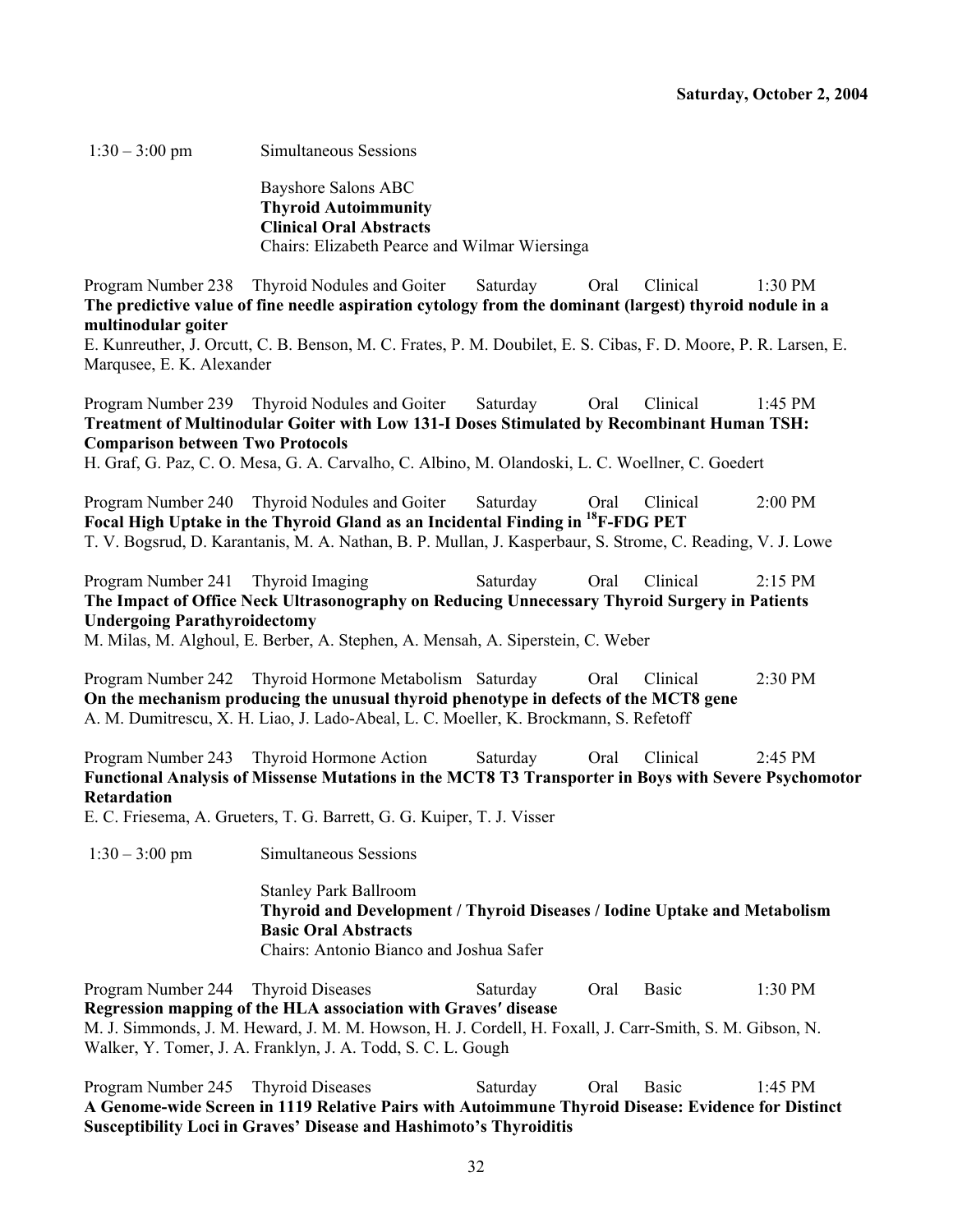J. C. Taylor, S. Gough, P. Hunt, T. Brix, K. Chatterjee, J. Connell, J. Franklyn, L. Hegedus, B. Robinson, W. Wiersinga, J. Wass, D. Zabaneh, I. Mackay, T. Weetman

Program Number 246 Thyroid and Development Saturday Oral Basic 2:00 PM **Thyroid hormone regulates organic anion transporter 1c1 expression in the developing rat brain**  G. Anderson, L.R. Drewes, M. J. Stack, J. Metkowski, C. Mariash

Program Number 247 Iodine Uptake and Metabolism Saturday Oral Basic 2:15 PM **Stimulation of retinoic acid-induced sodium iodide symporter expression and cytotoxicity of 131-I in breast cancer cells by dexamethasone** 

S. Unterholzner, N. Cengic, B. Goeke, J. C. Morris, C. Spitzweg

Program Number 248 Iodine Uptake and Metabolism Saturday Oral Basic 2:30 PM **In Vivo Expression of the Sodium Iodide Symporter (NIS) in Ovarian Tumor Xenografts Following Adenoviral Infection** 

R. M. Dwyer, E. R. Bergert, M. K. O'Connor, S. R. Gendler, J. C. Morris

Program Number 249 Iodine Uptake and Metabolism Saturday Oral Basic 2:45 PM **Radioiodine Therapy of Adrenocortical Cancer Following Acth-Receptor-Promotor-Driven Expression of the Sodium Iodide Symporter** 

N. Cengic, M. Schutz, C. Leistner, S. Unterholzner, M. Hirschmann, B. Goeke, F. Beuschlein, J. C. Morris, C. Spitzweg

| $3:00 - 3:30$ pm | <b>Bayshore Salons EF</b><br><b>Poster Review and Break</b>                                                                                                                                                                                                                                                                    |
|------------------|--------------------------------------------------------------------------------------------------------------------------------------------------------------------------------------------------------------------------------------------------------------------------------------------------------------------------------|
| $3:30 - 5:00$ pm | Simultaneous Symposia<br>Bayshore Salons ABC                                                                                                                                                                                                                                                                                   |
|                  | <b>Iodine Nutrition and the Thyroid</b><br>Dedicated to the memory of John Dunn                                                                                                                                                                                                                                                |
|                  | <b>Moderator: Lewis Braverman</b><br>Assessing Iodine Status and Monitoring Progress of Iodized Salt Programs: An Update<br>Michael Zimmermann<br>Current Iodine Nutritional Status in the United States<br><b>Elizabeth Pearce</b><br>Effects of Iodine Intake on Autoimmune and Neoplastic Thyroid Disease<br>Peter Laurberg |
| $3:30 - 5:00$ pm | Simultaneous Symposia<br><b>Stanley Park Ballroom</b><br><b>Thyroid Hormone Analogues</b><br><b>Moderator: Antonio C. Bianco</b><br>STRMs (Selective Thyroid Receptor Modulators) in the Treatment of Obesity<br>Johan Malm<br>Effects of the $TR\beta$ -selective agonist, GC-1, in the brain<br>Juan Bernal                  |
|                  | TH Analogs that Act via Non-Genomic Mechanisms and Counteract Nuclear TH Effects<br>Thomas Scanlan                                                                                                                                                                                                                             |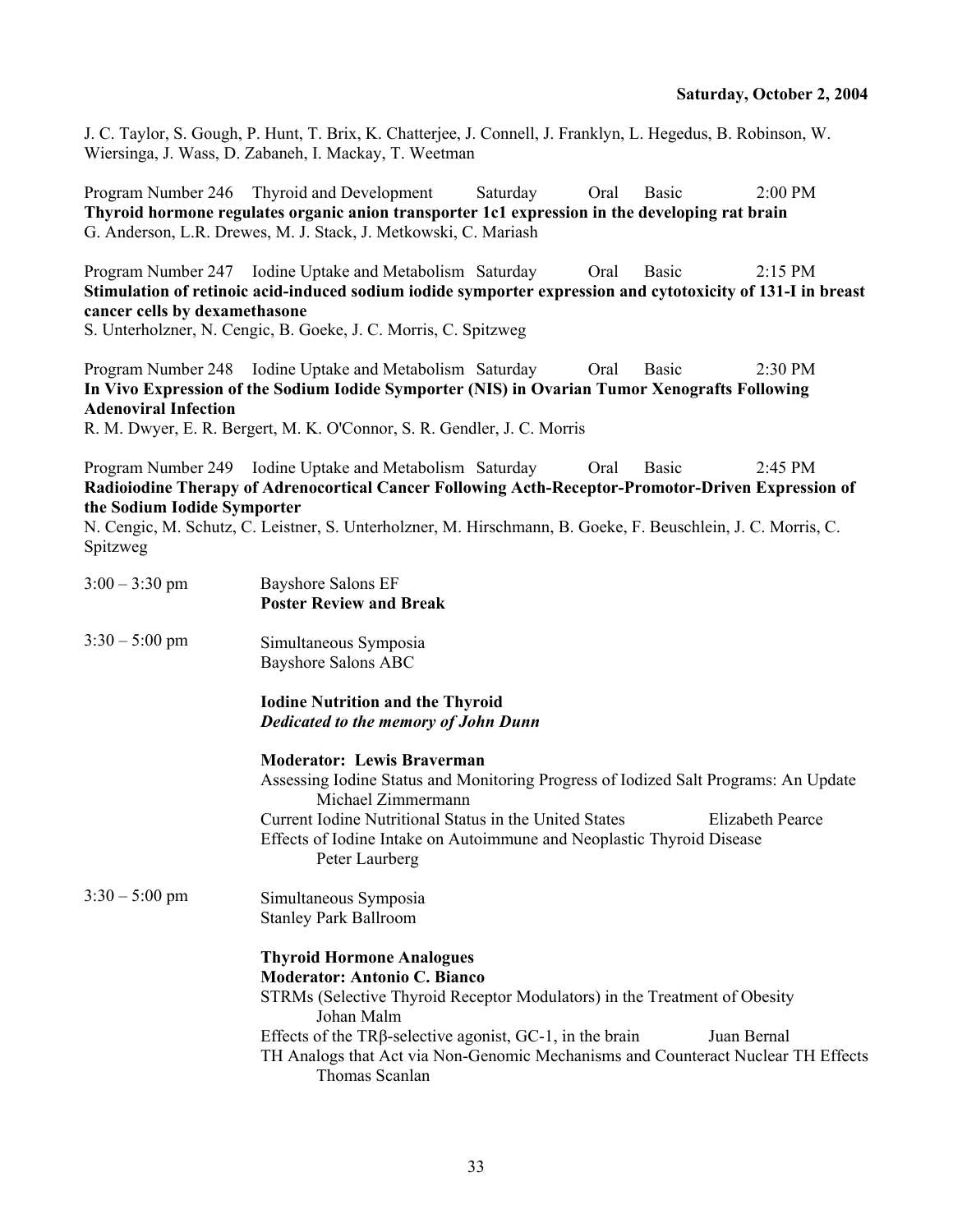| $5:00 - 5:45 \text{ PM}$     | <b>Stanley Park Ballroom</b>                                                            |
|------------------------------|-----------------------------------------------------------------------------------------|
|                              | <b>Abbott State of the Art</b>                                                          |
|                              | <b>Systems Biology</b>                                                                  |
|                              | <b>Roger Brent, PhD</b>                                                                 |
|                              | <b>Adjunct Professor of Biopharmaceutical Sciences</b>                                  |
|                              | University of California, San Francisco                                                 |
|                              | Director and President                                                                  |
|                              | Molecular Sciences Institute                                                            |
|                              | Berkeley, CA                                                                            |
|                              | Supported in part by an unrestricted educational grant from Abbott Laboratories         |
| 7:30 to $11:00 \, \text{pm}$ | <b>Bayshore Salons DEF</b>                                                              |
|                              | <b>ATA Annual Gala</b>                                                                  |
|                              | Advance purchase required; admission by ticket only                                     |
|                              | <b>Presentation of ATA Distinguished Service Award</b>                                  |
|                              | This Award recognizes an ATA member who has made important and continuing               |
|                              | contributions to the Association.                                                       |
|                              | Awardee for 2004: John T. Nicoloff, MD                                                  |
|                              | <b>Presentation of Thyroid Pathophysiology Medal</b>                                    |
|                              | This Award recognizes outstanding research contributions to the understanding of        |
|                              | thyroid physiology or the pathophysiology of thyroid disease. The significance of these |
|                              | contributions will be evidenced by their major impact on subsequent research or         |
|                              | clinical practice related to thyroid disorders.                                         |

**Awardee for 2004: P. Reed Larsen, MD**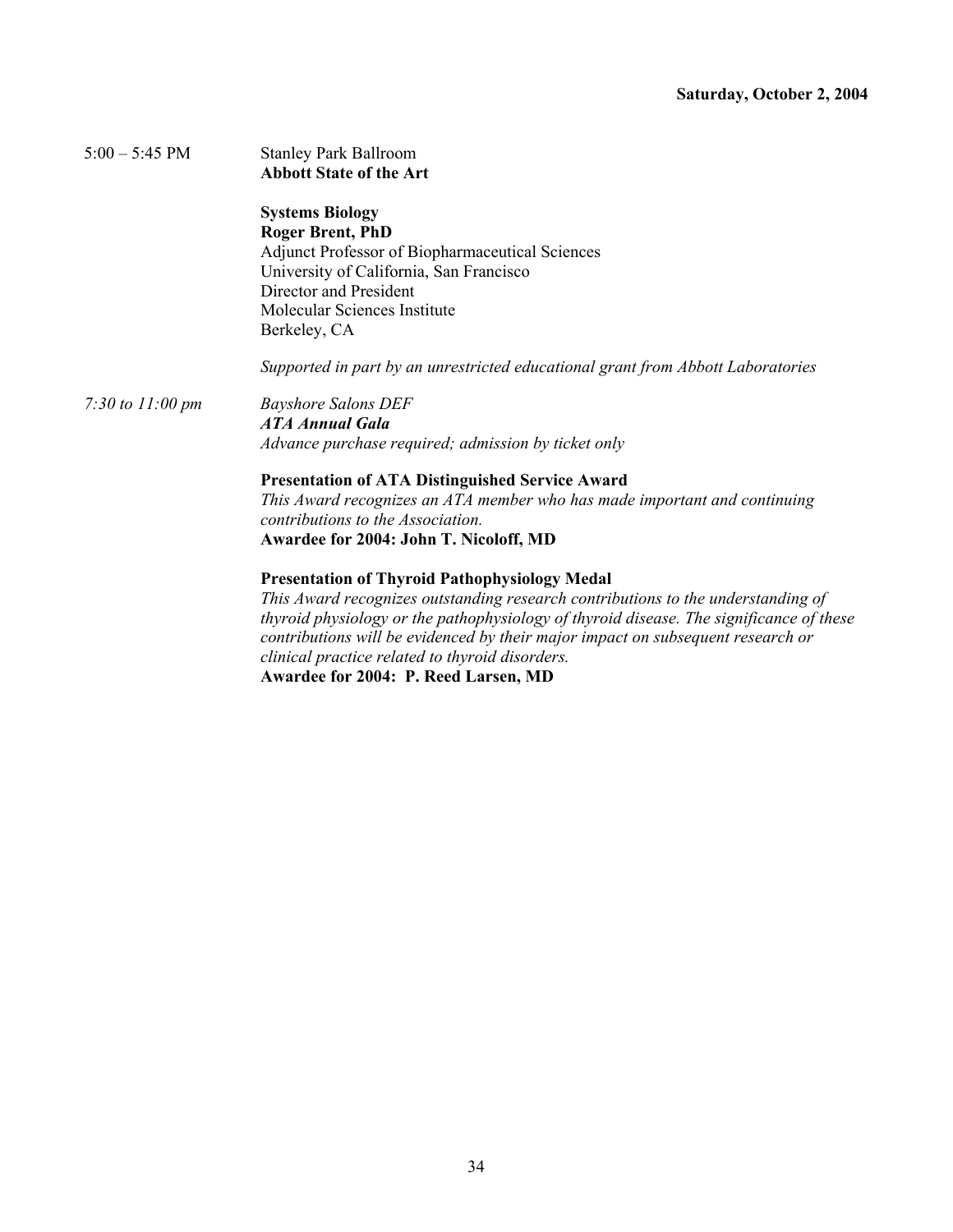## **Sunday, October 3, 2004**

| $8:00 - 8:30$ am  | Stanley Park Foyer - Breakfast                                                                              |
|-------------------|-------------------------------------------------------------------------------------------------------------|
| $8:30 - 10:00$ am | Breakfast supported by an unrestricted educational grant from King Pharmaceuticals,<br>Inc.                 |
|                   | <b>Stanley Park Ballroom</b>                                                                                |
|                   | Difficult diagnostic and management issues $-$ a case based approach<br><b>Moderator: Michael McDermott</b> |
|                   | Paul Ladenson, Carol Greenlee, Leonidas Duntas<br>Participants:                                             |
|                   |                                                                                                             |
| $10:00$ am        | 76 <sup>th</sup> Annual Meeting Ends                                                                        |